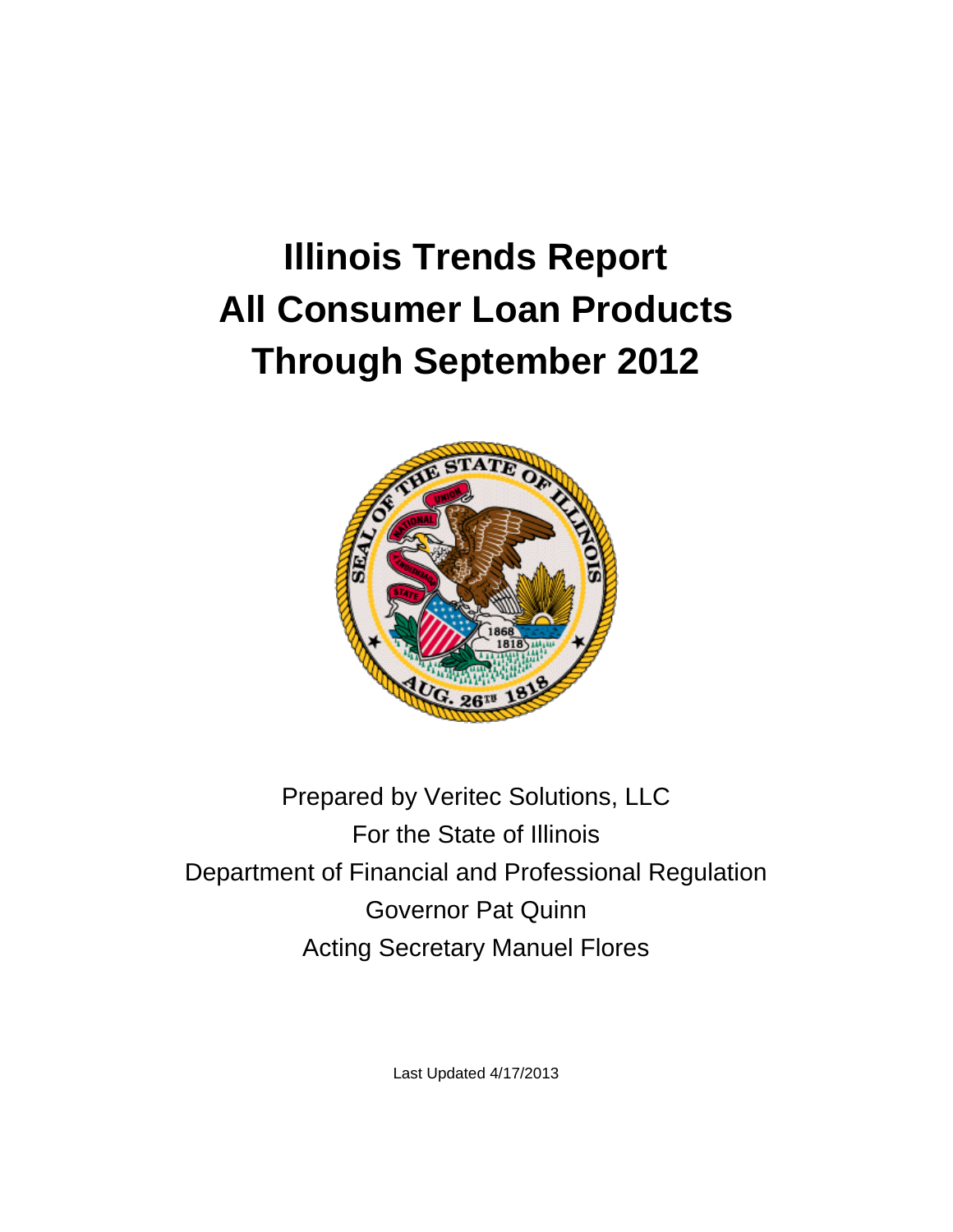|--|

| Examples of Consumer Credit Vehicles Contained in this Report4 |  |
|----------------------------------------------------------------|--|
|                                                                |  |
|                                                                |  |
|                                                                |  |
|                                                                |  |
|                                                                |  |
|                                                                |  |
|                                                                |  |
|                                                                |  |
| PLRA Average Term, Advance Amount, and Finance Charge 14       |  |
|                                                                |  |
|                                                                |  |
|                                                                |  |
|                                                                |  |
|                                                                |  |
|                                                                |  |
|                                                                |  |
|                                                                |  |
|                                                                |  |
|                                                                |  |
|                                                                |  |
|                                                                |  |
|                                                                |  |
|                                                                |  |
|                                                                |  |
|                                                                |  |
|                                                                |  |
|                                                                |  |
| Title Loan Average Term, Advance Amount, and Finance Charge 28 |  |
|                                                                |  |
|                                                                |  |
|                                                                |  |

ABOUT THE INFORMATION IN THIS REPORT

THIS REPORT IS BASED ON STATISTICAL INFORMATION REQUIRED UNDER THE PAYDAY LOAN REFORM ACT, 815 ILCS122.

THE INFORMATION CONTAINED IN THIS REPORT IS BASED ON LOAN DATA REGISTERED TO THE ILLINOIS PLRA CONSUMER REPORTING SERVICE ("DATABASE") PURSUANT TO THE ACT. THE ACT WAS EFFECTIVE ON DECEMBER 6, 2005, AND THE DATABASE WENT INTO EFFECT BEGINNING IN FEBRUARY 2006. THE DATA PRESENTED IN THIS REPORT IS FOR THE PERIOD FROM FEBRUARY 2006 THROUGH SEPTEMBER 2012.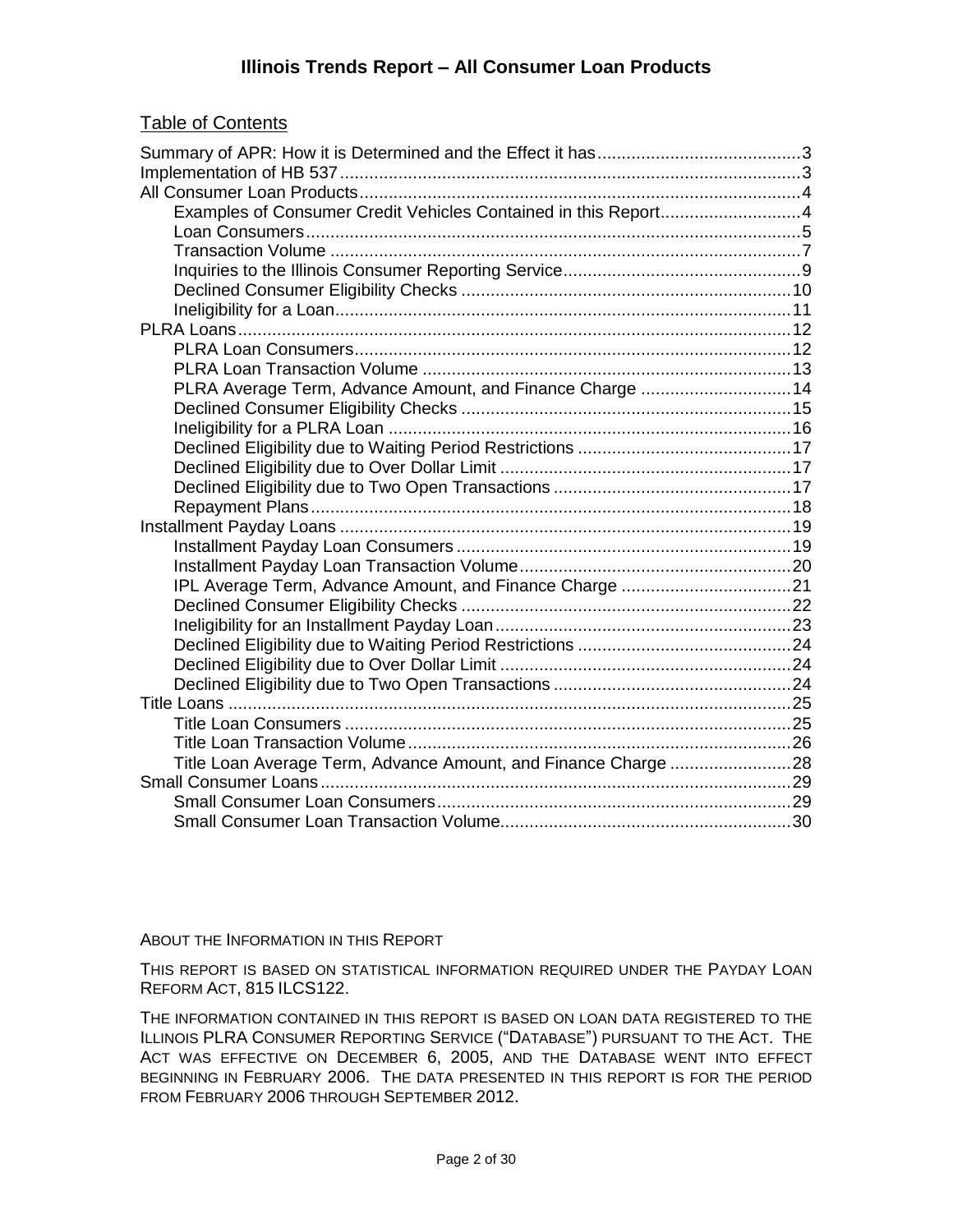# <span id="page-2-0"></span>*Summary of APR: How it is Determined and the Effect it has*

The Annual Percentage Rate ("APR") is the annual rate charged on a loan as characterized by a percentage rate that represents the annual cost of borrowing. Loans vary from lender to lender and are also based on consumer needs. APR is a useful tool in comparing credit products; however, it can also be misleading due to the factors involved. When entering into a credit product, some factors affecting APR include: Fees, Interest Charges and Loan Maturity.

It is important to note the inverse relationship between APR and Loan Maturity; if all other factors remain the same except for the term of the loan, the APR decreases. For example, for two loans of \$1,000 at a 5% interest rate, if Loan A has a term of 6 months while Loan B has a term of 12 months, the APR on Loan B will be less than Loan A.

# <span id="page-2-1"></span>*Implementation of HB 537*

When reviewing the information contained in this report the reader will notice a significant increase in database activity beginning in 2011. This increased activity is a result of HB 537 which became effective on March 21, 2011. HB 537 amended the Payday Loan Reform Act (PLRA) to create Installment Payday Loans as well as amend the Consumer Installment Loan Act (CILA) to create Small Consumer Loans. Pursuant to PLRA and CILA, lenders are required to enter information regarding these new loan types into the database. The database became live on July 25, 2011.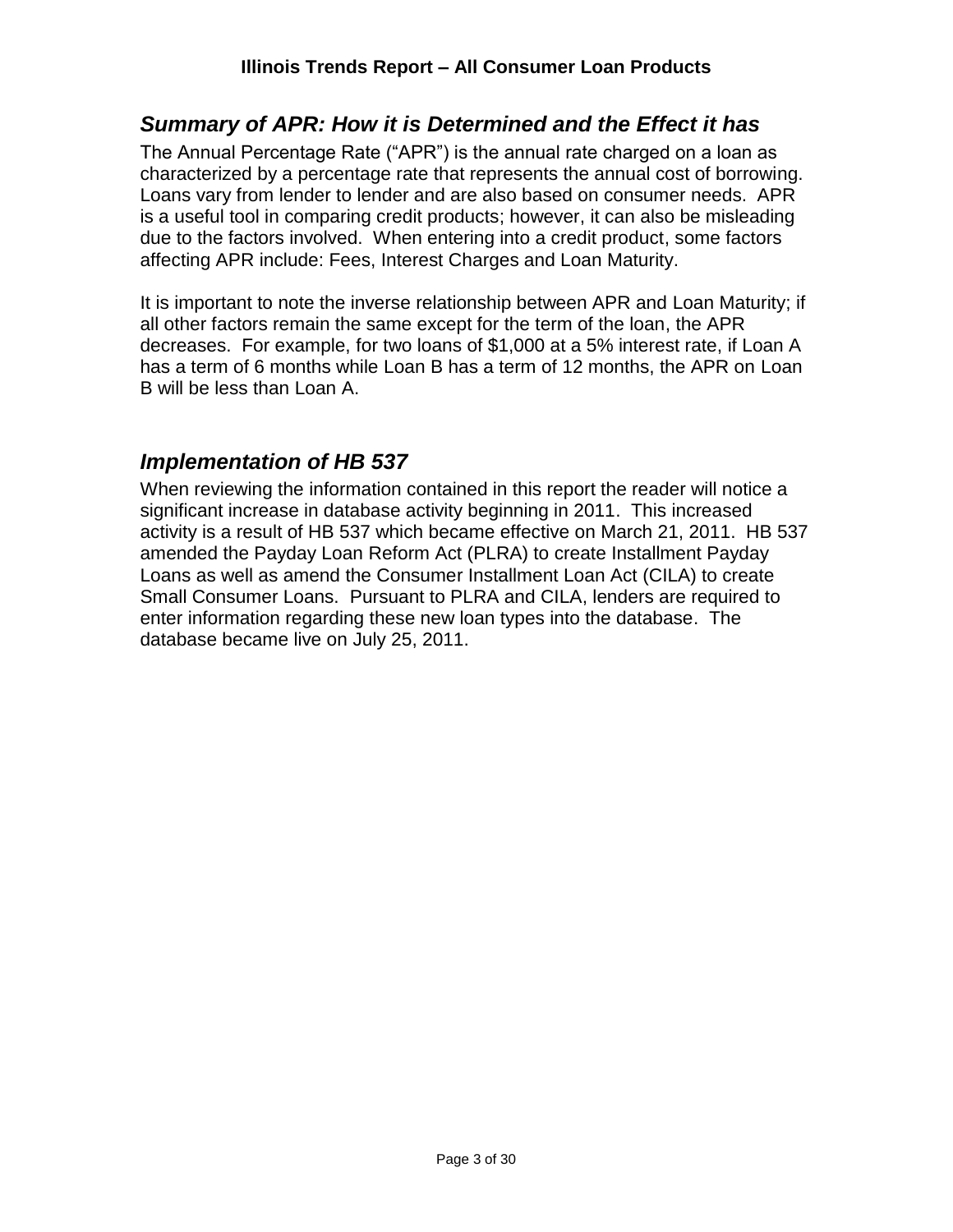# <span id="page-3-0"></span>**All Consumer Loan Products**

Products included in this report consist of Payday Loans (starting on February 1<sup>st</sup>, 2006), CILA Loans (starting on February 1<sup>st</sup>, 2006 and ending on March 20<sup>th</sup>, 2011), Installment Payday Loans (starting on July 25<sup>th</sup>, 2011, with historical uploads from March 21<sup>st</sup>, 2011), Title Loans (starting on October 1<sup>st</sup>, 2009, with historical uploads from April 1<sup>st</sup>, 2009), and Small Consumer Loans (starting on July  $25<sup>th</sup>$ , 2011, with uploads from March 21<sup>st</sup>, 2011).

# <span id="page-3-1"></span>*Examples of Consumer Credit Vehicles Contained in this Report*

Payday Loans (PLRA): A loan with a finance charge exceeding an annual percentage rate of 36% and with a term that does not exceed 120 days. No lender may charge more than \$15.50 per \$100 loaned except as otherwise allowed by the Payday Loan Reform Act. Licensees have been required to input PLRA loans into the database since 2006.

Consumer Installment Loans (CILA): Any loan made to a consumer up to \$40,000 as permitted by the Consumer Installment Loan Act. Licensees have never been required to input this data into the system. Any information previously captured was voluntarily provided by licensees.

Installment Payday Loan (IPL): A loan with a finance charge exceeding an annual percentage rate of 36% and with a term no less than 112 days and no longer than 180 days. No lender may charge more than \$15.50 per \$100 loaned except as otherwise allowed by the Payday Loan Reform Act. Installment Payday Loans were created pursuant to the PLRA in 2011. Beginning in March of 2011, licensees were required to input IPL data into the database.

Title Secured Loan (Title): Pursuant to the Consumer Installment Loan Act is a loan upon which interest is charged at an annual percentage rate exceeding 36%, and at commencement the obligor provides to the licensee, as security for the loan, physical possession of the obligor's title to a motor vehicle.

Small Consumer Installment Loan (SCL): Pursuant the Consumer Installment Loan Act, a loan upon which interest is charged at an annual percentage rate exceeding 36% and with an amount financed of \$4,000 or less. SCL does not include a title-secured loan. Small Consumer Loans were created by CILA in 2011. Beginning in March of 2011, licensees were required to input SCL data into the database.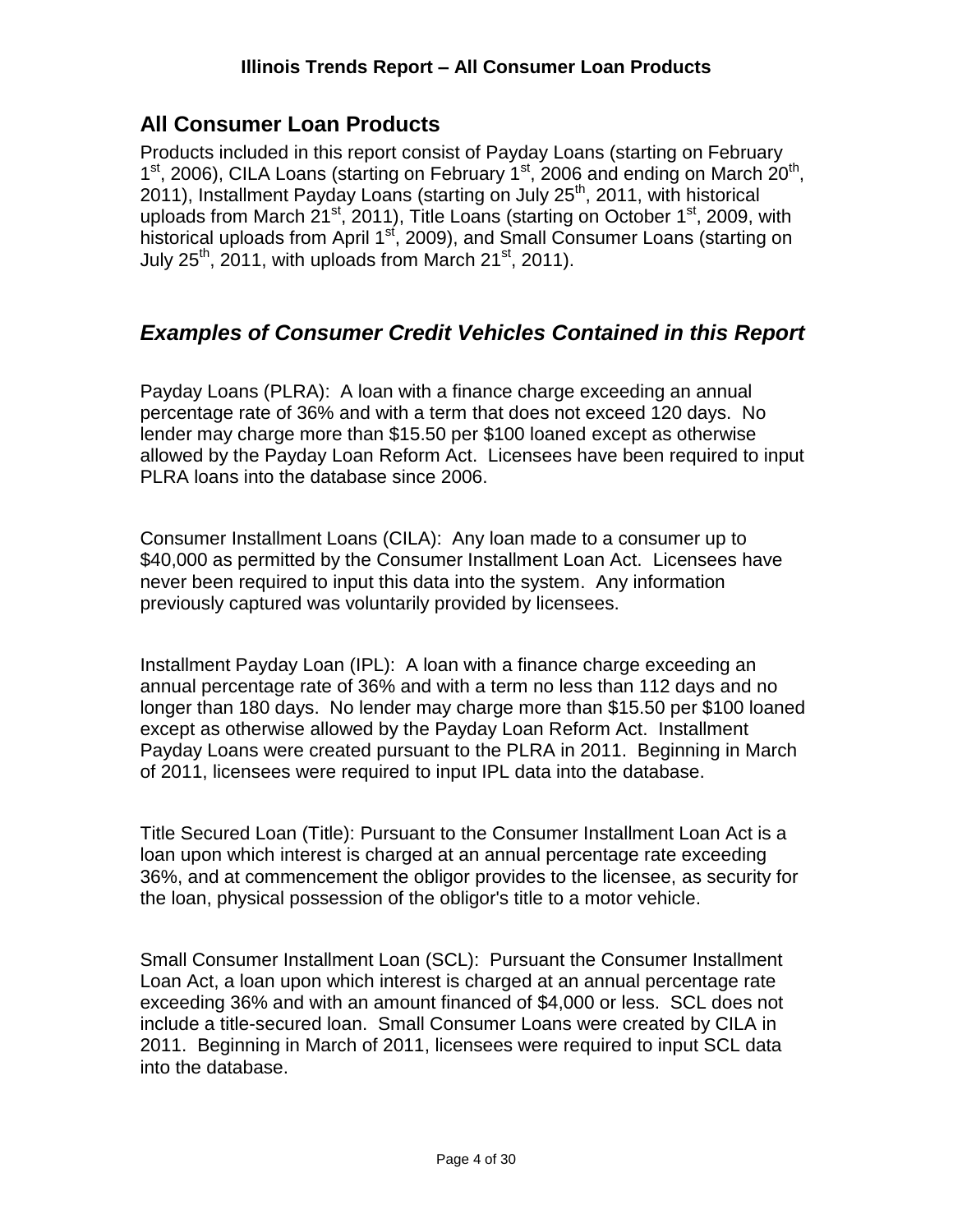# <span id="page-4-0"></span>*Loan Consumers*

 $\overline{a}$ 

During the period February 2006 through September 2012 ("Reporting Period"), 729,890 consumers took out 3,815,842 loans, or an average of 5.2 loans per  $consumer.<sup>1</sup>$ 

The number of loan consumers (unique borrowers) in the Reporting Period is as follows:



**Unique Consumers per Year (Feb 2006 through Sept 2012)**

The significant increase in unique consumers beginning in 2011 is a result of legislation requiring lenders to input information into the database for the new loan types. Prior to this time period SCL and IPL did not exist.

 $1$  Some consumers for July, August, and September of 2012 may be missing because lenders have up to 90 days to upload Small Consumer Loans.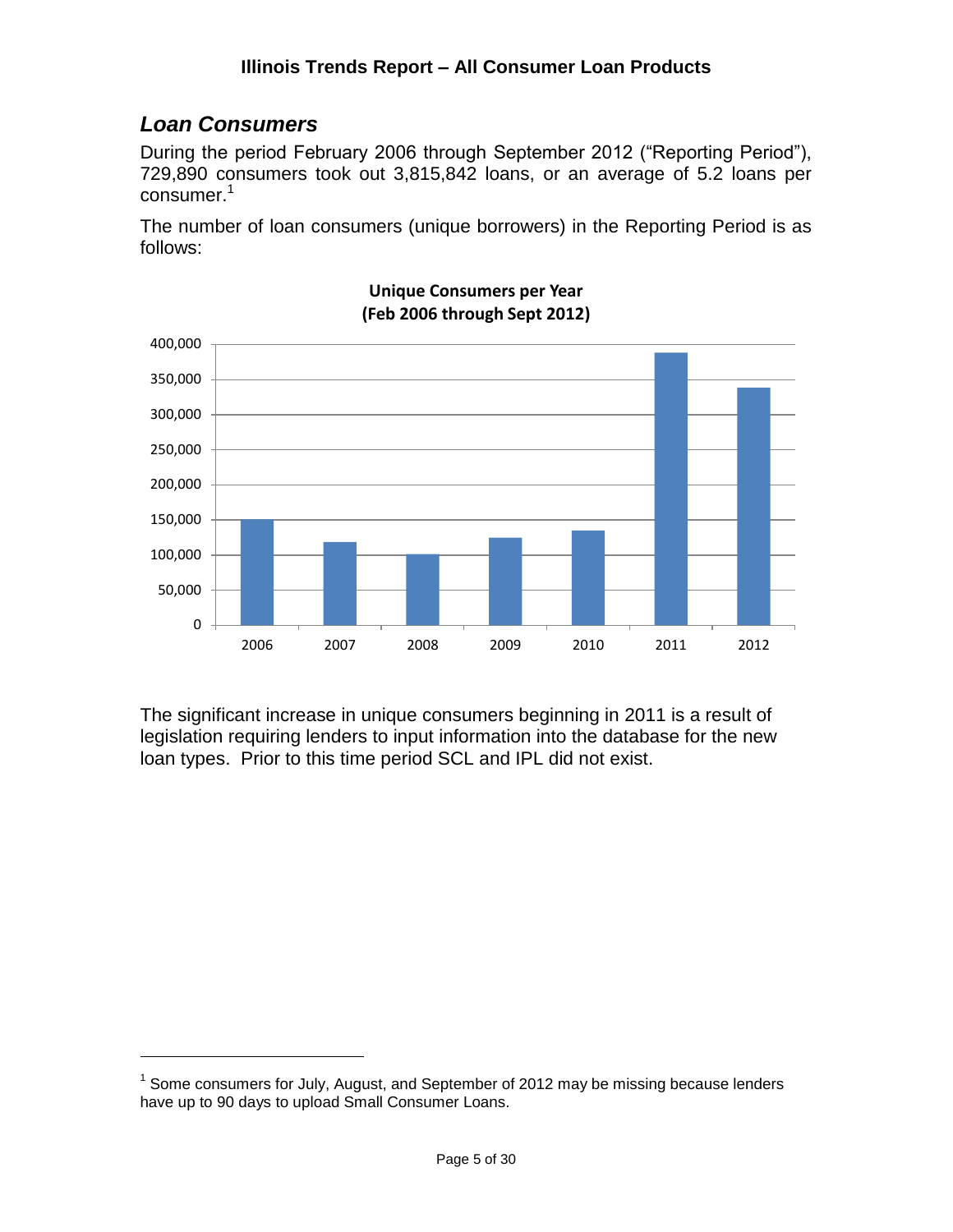|                          | <b>Unique</b>         | <b>Unique</b>    | <b>Unique</b>    | <b>Unique</b>    | <b>Unique</b>    | <b>Unique</b>    |
|--------------------------|-----------------------|------------------|------------------|------------------|------------------|------------------|
|                          | <b>Borrowers over</b> | <b>Borrowers</b> | <b>Borrowers</b> | <b>Borrowers</b> | <b>Borrowers</b> | <b>Borrowers</b> |
| Year                     | <b>All Products</b>   | using PLRA       | using CILA       | using <b>IPL</b> | using Title      | using SCL        |
| 2006                     | 150,611               | 119,664          | 47,380           |                  |                  | 0                |
| 2007                     | 118,828               | 92,314           | 34,054           |                  |                  | 0                |
| 2008                     | 101,409               | 79,413           | 25,594           |                  |                  | $\mathbf 0$      |
| 2009                     | 125,058               | 57,048           | 25,582           |                  | 49,050           | 0                |
| 2010                     | 135,062               | 48,933           | 26,334           |                  | 66,805           | 0                |
| 2011                     | 388,352               | 55,392           | 10,012           | 179,113          | 79,462           | 157,449          |
| 2012                     | 338,719               | 39,191           | 0                | 166,364          | 63,393           | 132,973          |
| <b>Since Inception</b>   |                       |                  |                  |                  |                  |                  |
| $(2/1/2006 - 9/30/2012)$ | 729,890               | 280,595          | 97,796           | 256,165          | 189,928          | 191,420          |

# *Loan Consumers (continued)*

The average monthly gross income of Illinois consumers during the Reporting Period was \$2,426.97, or \$29,123.64 per year.

For the Reporting Period:

- Approximately 65% of loan consumers earn \$30,000 or less per year.
- Approximately 13% of loan consumers earn more than \$50,000 per year.
- Approximately 4% of loan consumers earn more than \$75,000 per year.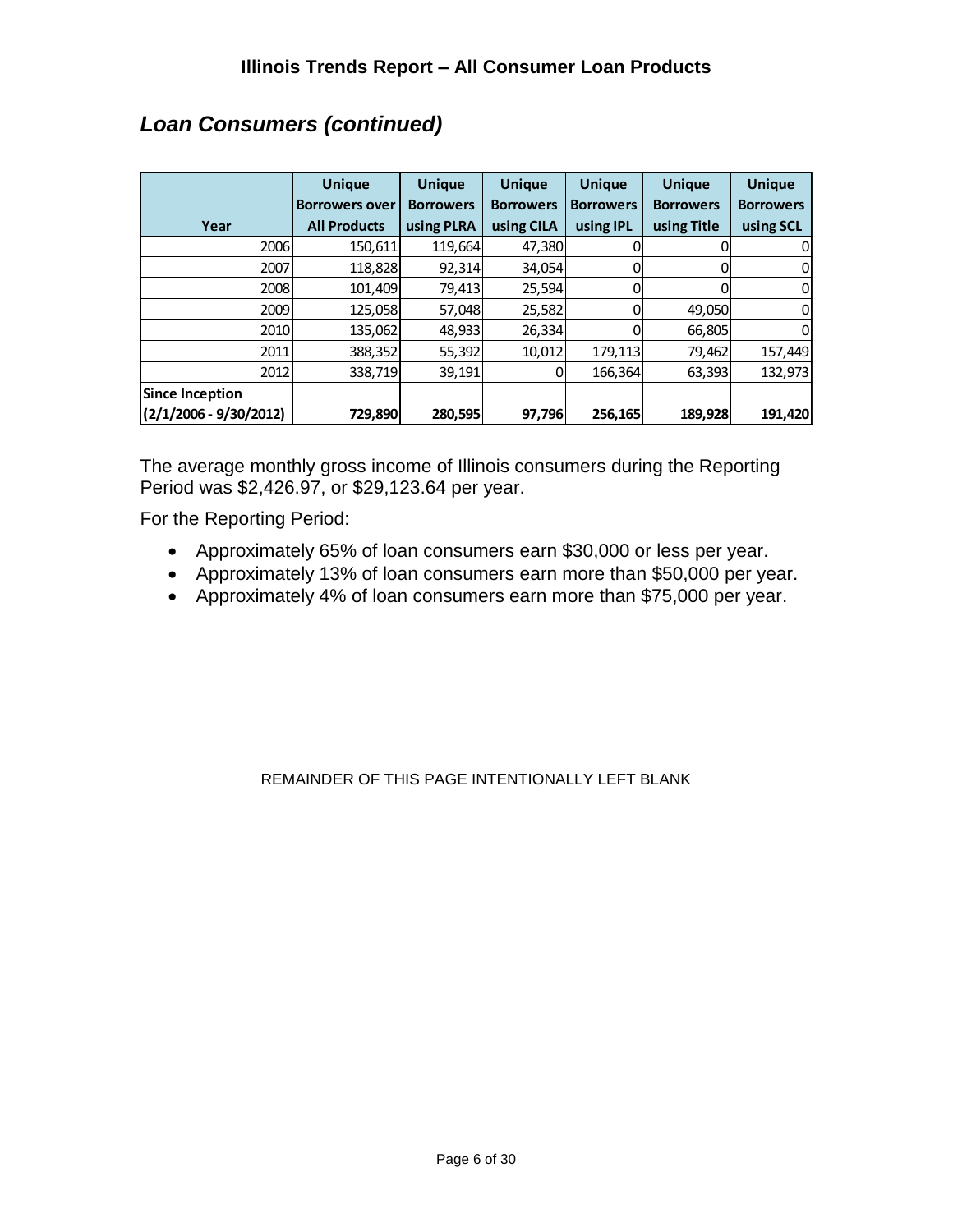# <span id="page-6-0"></span>*Transaction Volume*

 $\overline{a}$ 

Total transaction volume for the Reporting Period, including PLRA Loans, CILA Loans, Installment Payday Loans, Title Loans, and Small Consumer Loans was approximately 3,815,842 loans. 2



**Transaction Volume by Month**

Prior to implementation of HB 537, which created SCL and IPL loans, licensees had the option to voluntarily record CILA loans on the database, which a small amount of licensees did. Post implementation of HB 537 the inclusion of IPL and SCL loans became mandatory. This is why beginning after March of 2011 there is an increase in the amount of overall transactions while at the same time CILA loan activity has ceased.

 $2$  Some loans for July, August, and September of 2012 may be missing because lenders have up to 90 days to upload Small Consumer Loans.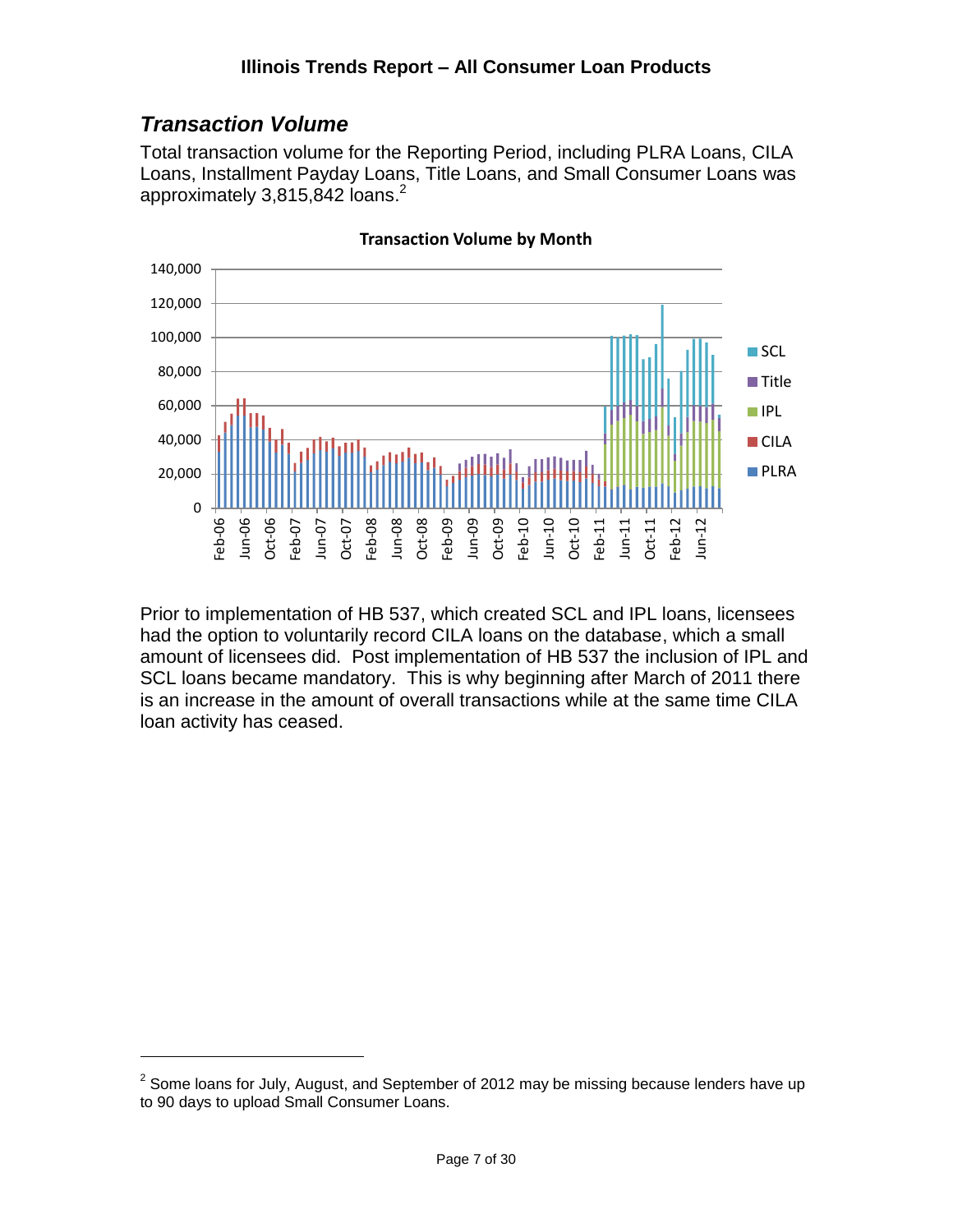# *Transaction Volume (continued)*

Annual volume information for each year of the Reporting Period is presented in the following table.

| Year <sup>3</sup> | <b>PLRA</b><br><b>Volume</b> | <b>CILA</b><br><b>Volume</b> | <b>IPL</b><br><b>Volume</b> | <b>Title</b><br><b>Volume</b> | <b>SCL</b><br><b>Volume</b> | <b>Total</b><br><b>Volume</b> | Change vs.<br><b>Prior Year</b> |
|-------------------|------------------------------|------------------------------|-----------------------------|-------------------------------|-----------------------------|-------------------------------|---------------------------------|
| 2006              | 485,094                      | 91,712                       | 0                           | 0                             | 0                           | 576,806                       |                                 |
| 2007              | 372,182                      | 77,559                       | 0                           | 0                             | 0                           | 449,741                       | $-22.0%$                        |
| 2008              | 308,841                      | 64,418                       | 0                           | 0                             | 0                           | 373,259                       | $-17.0%$                        |
| 2009              | 216,220                      | 64,209                       | 0                           | 54,841                        | 0                           | 335,270                       | $-10.2%$                        |
| 2010              | 188,458                      | 64,531                       | $\Omega$                    | 81,909                        | 0                           | 334,898                       | $-0.1%$                         |
| 2011              | 153,154                      | 13,185                       | 360,554                     | 93,784                        | 381,801                     | 1,002,478                     | 199.3%                          |
| 2012              | 106,425                      | 0                            | 293,895                     | 71,608                        | 271,462                     | 743,390                       | $-25.8%$                        |
| <b>Total</b>      | 1,830,374                    | 375,614                      | 654,449                     | 302,142                       | 653,263                     | 3,815,842                     | 20.7%                           |

#### REMAINDER OF THIS PAGE INTENTIONALLY LEFT BLANK

 $3$  Loan volume data outside of the reporting period (before February 1 $\mathrm{^{st}}$ , 2006 or after September  $30<sup>th</sup>$ , 2012) is not included.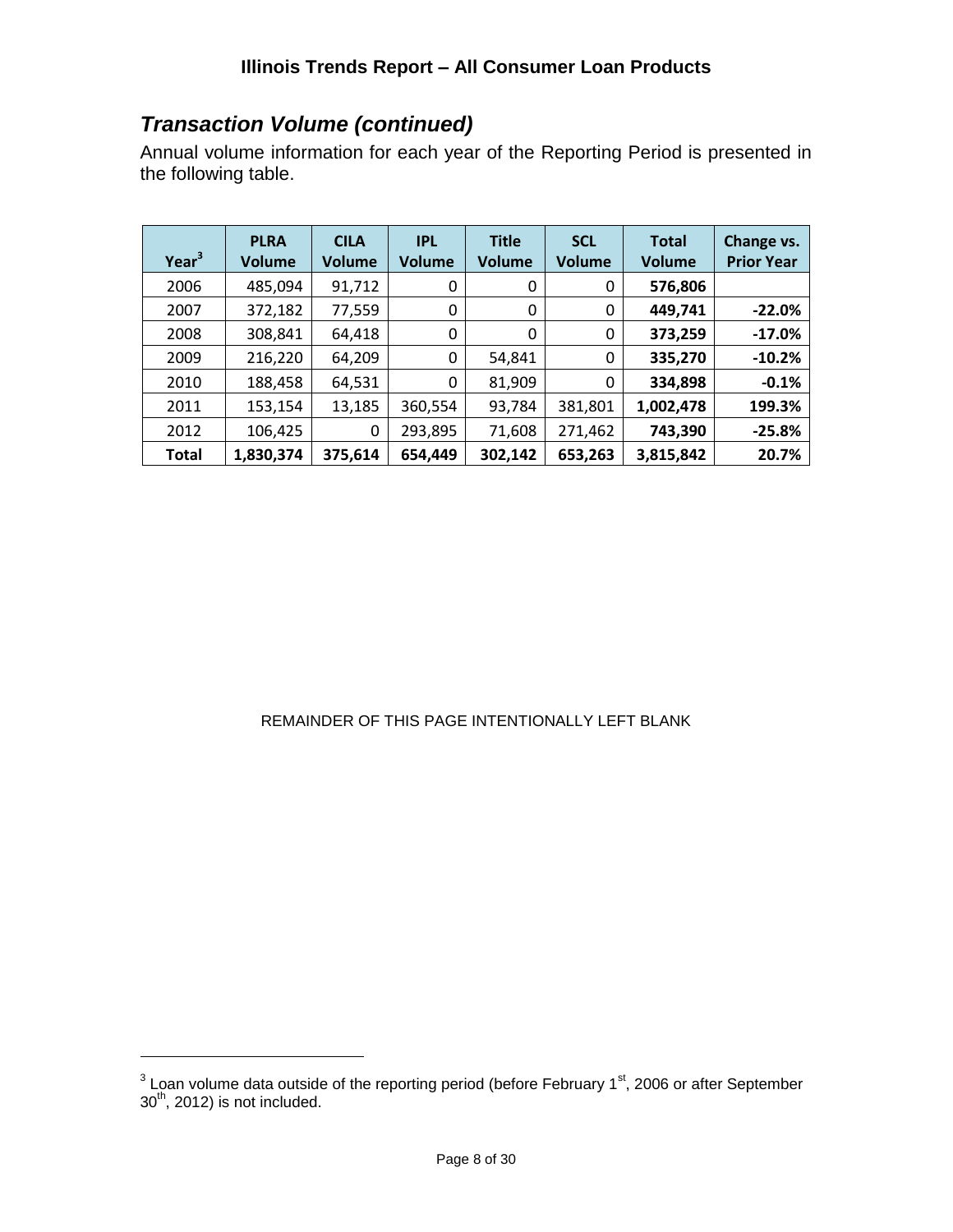## <span id="page-8-0"></span>*Inquiries to the Illinois Consumer Reporting Service*

The number of inquiries and requests made to the Database ("Database Events") during the Reporting Period was approximately 10.2 million.

Database inquires and requests include the following events: check eligibility; opens; closes; reopens; cancels; temps; transfers; returns; renewals, refinances; RPPs; RPP reversals; defaults; default reversals; write-offs; write-off reversals; vehicle repossessions; vehicle sales; and information updates.



#### **Database Events by Month**

**Database Events per Year (Feb 2006 through Sept 2012)**

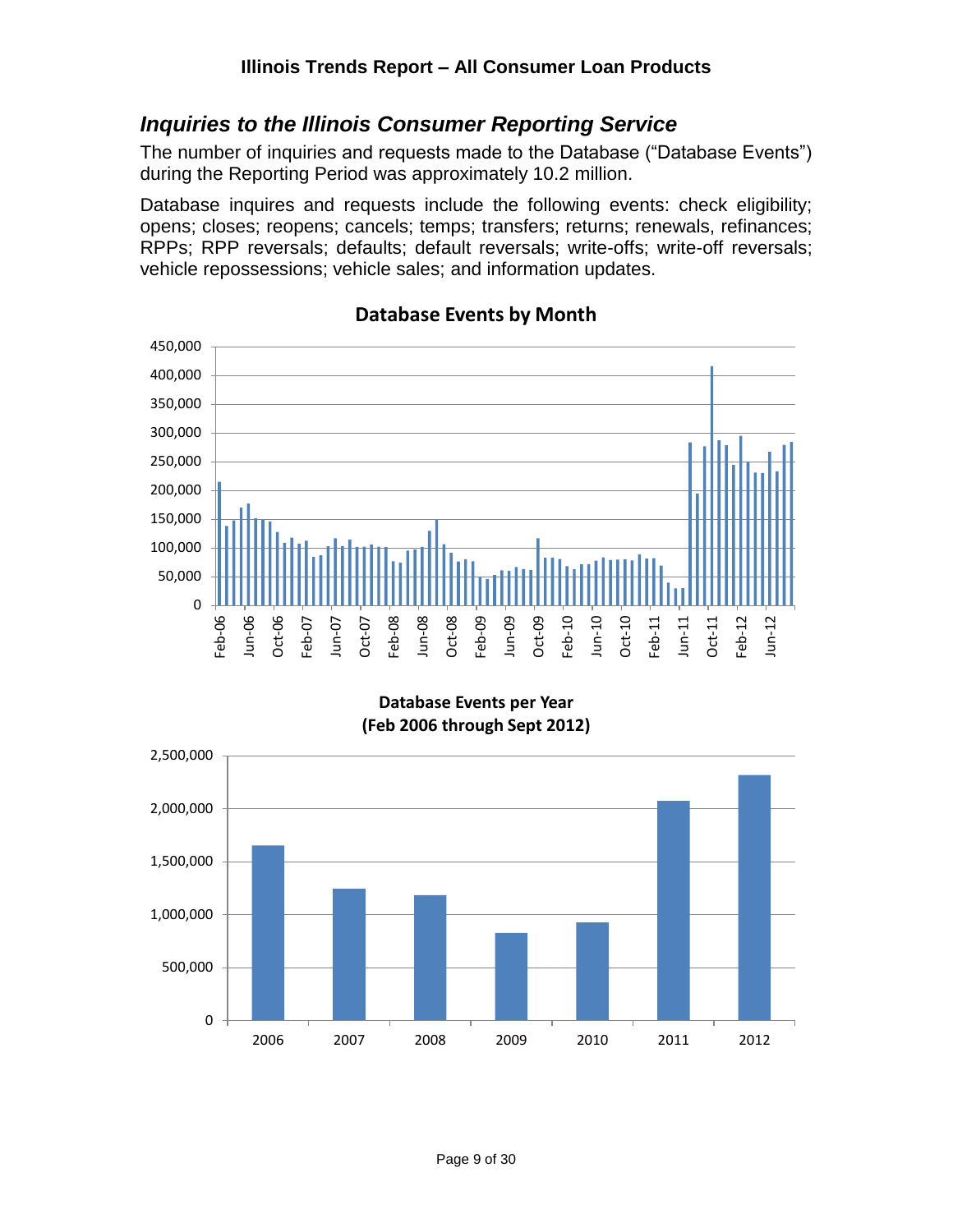# <span id="page-9-0"></span>*Declined Consumer Eligibility Checks<sup>4</sup>*

Declined eligibility checks for PLRA, IPL, and Title products averaged approximately 26.8 percent of total transaction requests during the Reporting Period.<sup>5</sup>



**Declined Eligibility Checks % of Total Transaction Requests (Not including SCL)**

**Note: The cause of the abnormal increase in declined eligibility requests between March 2008 and September 2008 is due to multiple database events from a single licensee for a reason that may not be related to loan applications.**

**The increase in declined eligibility requests during the second half of 2009 is correlated to the implementation of Title Loan lending and the requirement for lenders to input data into the database.**

**Due to statute changes, licensees were unable to enter Payday Loan declines in the database from March 21st, 2011 through July 24th, 2011.**

**The following tables represent data from all registered users other than that single licensee.**

<sup>&</sup>lt;sup>4</sup> Declines for Small Consumer Loans are not included because they are not recorded by the database.

<sup>&</sup>lt;sup>5</sup> Assumes that declined consumer intended to open and represents the number of opened transactions plus the number of declined eligibility checks. Data includes multiple declined eligibility checks for the same consumer.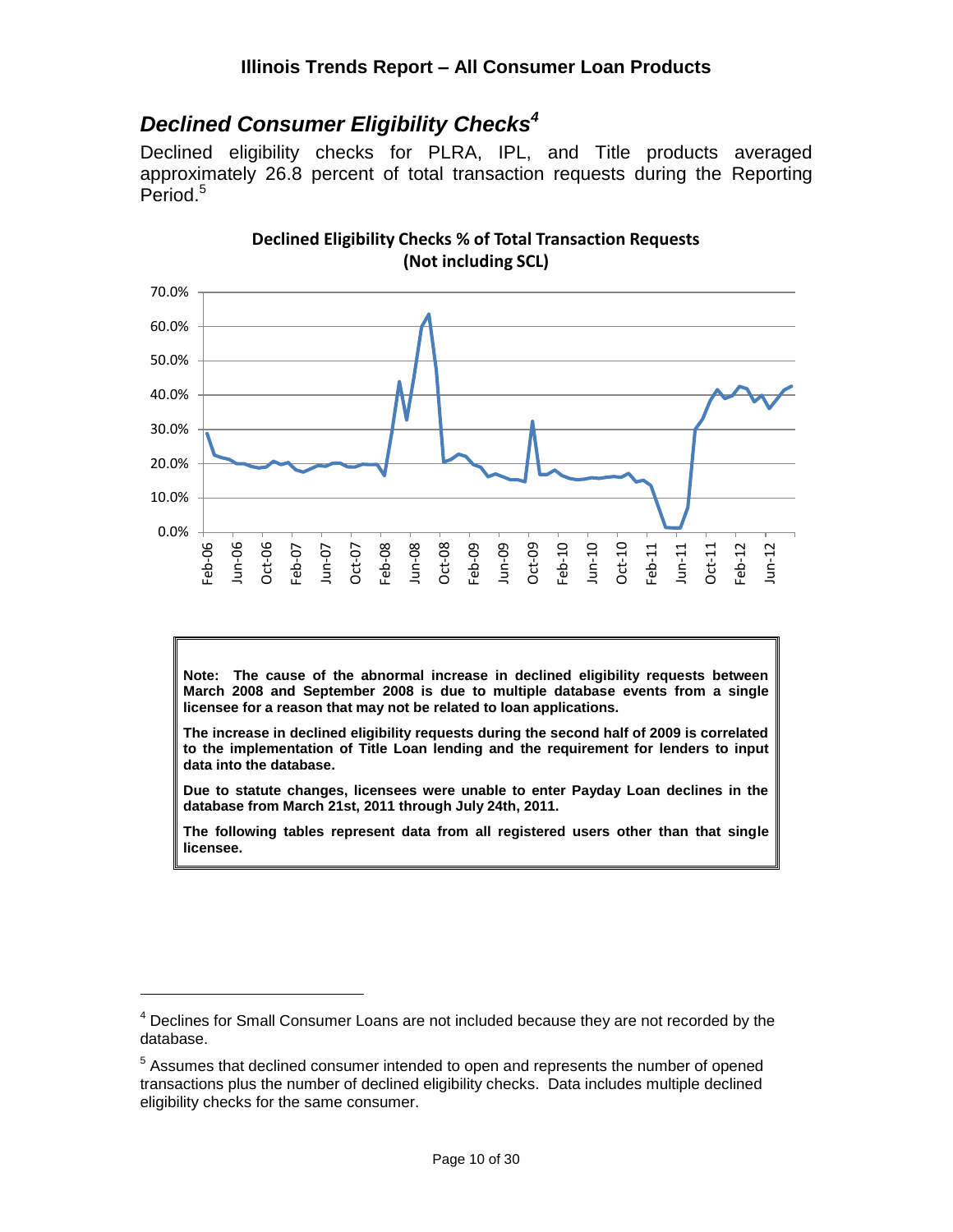# <span id="page-10-0"></span>*Ineligibility for a Loan*

 $\overline{a}$ 

The tables below provide annual information about the reasons for declined eligibility during the Reporting Period.

| Year | <b>Waiting</b><br>Period <sup>6</sup> | <b>Restricted by</b><br><b>Repayment</b><br>Plan | <b>Restricted by</b><br><b>Consecutive</b><br><b>Days in Product</b> | Over<br><b>Dollar</b><br>Limit | <b>Two Open</b><br><b>Transactions</b> | <b>Other</b> |
|------|---------------------------------------|--------------------------------------------------|----------------------------------------------------------------------|--------------------------------|----------------------------------------|--------------|
|      |                                       |                                                  |                                                                      |                                |                                        |              |
| 2006 | 0.38%                                 | 0.03%                                            | 65.18%                                                               | 12.60%                         | 6.44%                                  | 15.36%       |
| 2007 | 0.32%                                 | 0.04%                                            | 68.95%                                                               | 15.29%                         | 3.76%                                  | 11.64%       |
| 2008 | 0.56%                                 | 0.07%                                            | 69.39%                                                               | 11.92%                         | 3.40%                                  | 14.67%       |
| 2009 | 2.80%                                 | 0.08%                                            | 51.62%                                                               | 18.23%                         | 8.93%                                  | 18.32%       |
| 2010 | 11.58%                                | 0.09%                                            | 53.85%                                                               | 7.45%                          | 1.65%                                  | 25.37%       |
| 2011 | 11.63%                                | 0.41%                                            | 33.97%                                                               | 21.12%                         | 23.13%                                 | 9.74%        |
| 2012 | 10.31%                                | 0.52%                                            | 42.96%                                                               | 18.86%                         | 25.89%                                 | 1.45%        |

### **Percentage of Declined Eligibility Checks by Reason**

#### **Total Declined Eligibility Checks by Reason**

| Year | <b>Waiting</b><br>Period <sup>7</sup> | <b>Restricted by</b><br>Repayment<br>Plan | <b>Restricted by</b><br><b>Consecutive</b><br><b>Days in Product</b> | Over<br><b>Dollar</b><br>Limit | <b>Two Open</b><br><b>Transactions</b> | <b>Other</b> |
|------|---------------------------------------|-------------------------------------------|----------------------------------------------------------------------|--------------------------------|----------------------------------------|--------------|
| 2006 | 591                                   | 44                                        | 100,226                                                              | 19,375                         | 9,906                                  | 23,626       |
| 2007 | 318                                   | 40                                        | 68,288                                                               | 15,138                         | 3,719                                  | 11,532       |
| 2008 | 373                                   | 46                                        | 46,516                                                               | 7,990                          | 2,278                                  | 9,833        |
| 2009 | 1,551                                 | 46                                        | 28,549                                                               | 10,084                         | 4,940                                  | 10,131       |
| 2010 | 5,351                                 | 41                                        | 24,879                                                               | 3,441                          | 764                                    | 11,721       |
| 2011 | 20,336                                | 721                                       | 59,420                                                               | 36,941                         | 40,461                                 | 17,028       |
| 2012 | 30,146                                | 1,528                                     | 125,672                                                              | 55,179                         | 75,740                                 | 4,238        |

 $6$  The Waiting Period is the amount of time a consumer must wait to be eligible to receive a new loan after having repaid/exited a prior loan.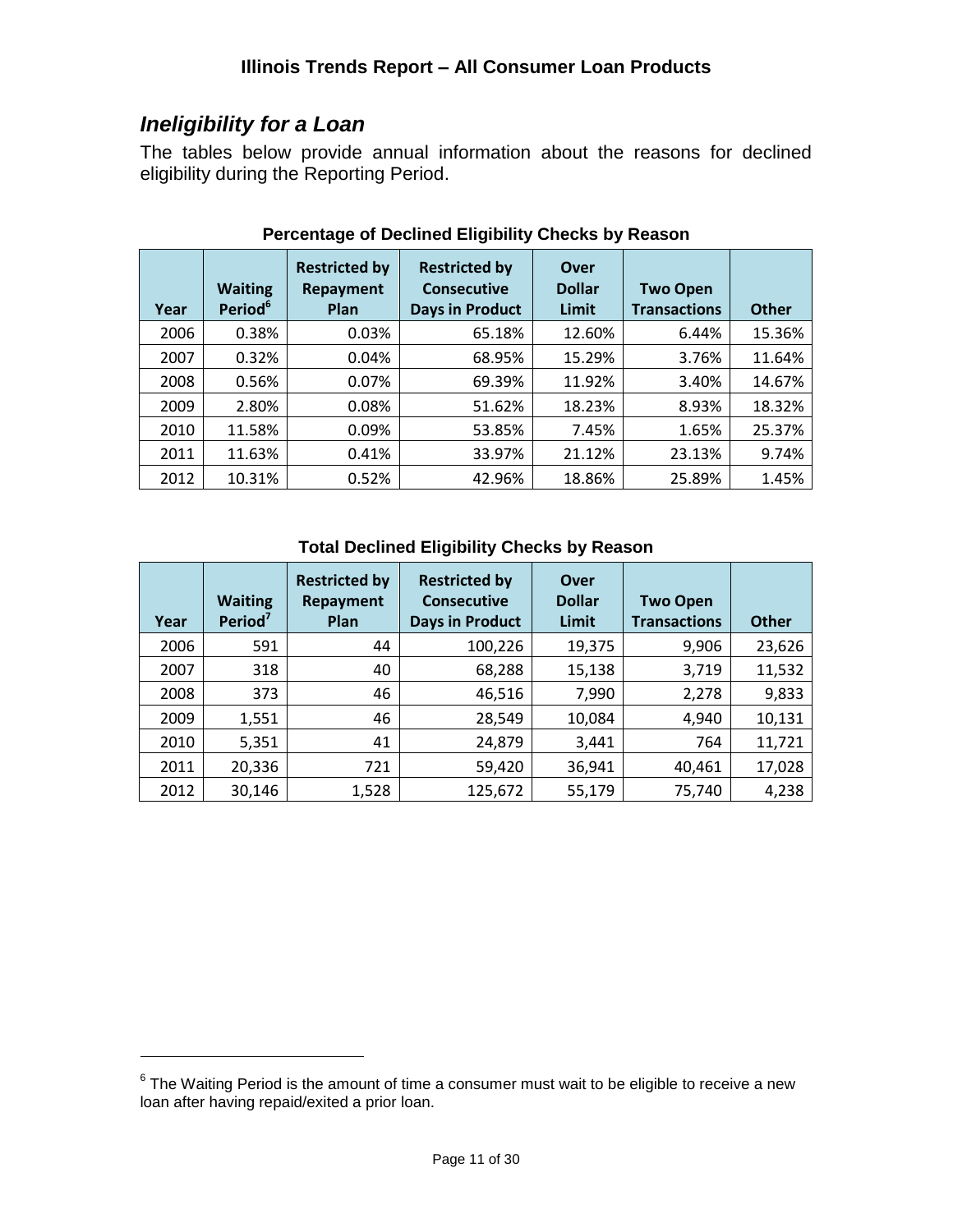# <span id="page-11-0"></span>**PLRA Loans**

## <span id="page-11-1"></span>*PLRA Loan Consumers*

During the period February 2006 through September 2012 ("Reporting Period"), 280,595 PLRA Loan consumers took out 1,830,374 PLRA Loans, or an average of 6.5 loans per consumer.

The number of PLRA Loan consumers (unique borrowers) in the Reporting Period is as follows:



**Unique PLRA Loan Consumers per Year (Feb 2006 through Sept 2012)**

The average monthly gross income of Illinois PLRA Loan consumers during the Reporting Period was \$2,763.09, or \$33,157 per year.

For the Reporting Period:

- Approximately 56% of PLRA Loan consumers earn \$30,000 or less per year.
- Approximately 16% of PLRA Loan consumers earn more than \$50,000 per year.
- Approximately 5%, of PLRA Loan consumers earn more than \$75,000 per year.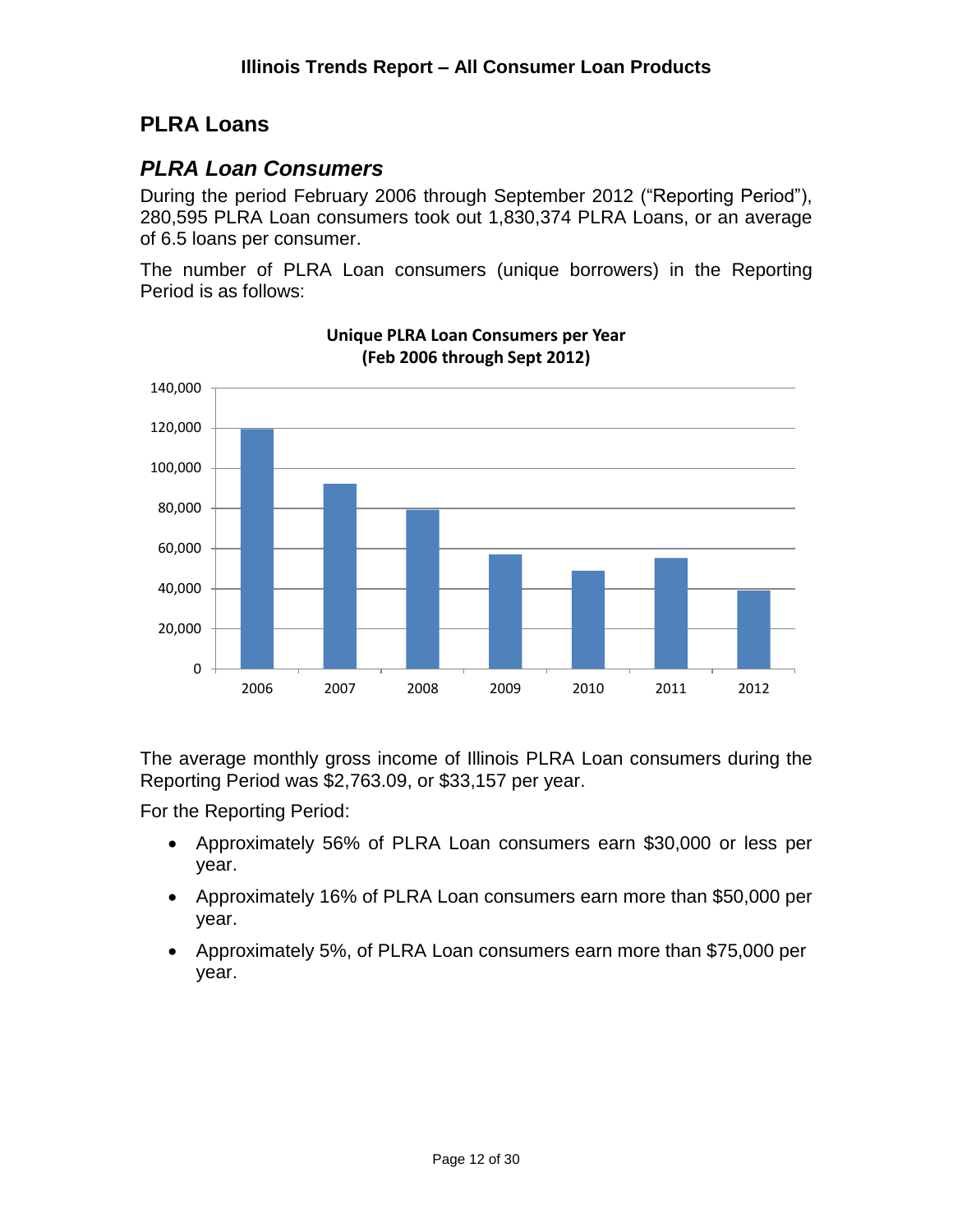# <span id="page-12-0"></span>*PLRA Loan Transaction Volume*

Total PLRA Loan transaction volume for the Reporting Period was approximately 1,830,374 loans.<sup>7</sup>



**PLRA Volume by Month**

PLRA Loan transaction volume decreased from year-to-year at an average rate of 22.1 percent during the Reporting Period. Annual volume information for each year of the Reporting Period is presented in the following table.

| Year <sup>8</sup> | <b>Transaction</b><br>Count | Change vs.<br><b>Prior Year</b> |
|-------------------|-----------------------------|---------------------------------|
| 2006              | 485,094                     |                                 |
| 2007              | 372,182                     | $-23.3%$                        |
| 2008              | 308,841                     | $-17.0%$                        |
| 2009              | 216,220                     | $-30.0%$                        |
| 2010              | 188,458                     | $-12.8%$                        |
| 2011              | 153,154                     | $-18.7%$                        |
| 2012              | 106,425                     | $-30.5%$                        |

 $7$  Due to statute changes, licensees were unable to enter PLRA Loans in the database from March 21<sup>st</sup>, 2011 through July 24<sup>th</sup>, 2011. PLRA Loans with agreement dates from March 21<sup>st</sup>, 2011 through July 24<sup>th</sup>, 2011 were historically uploaded.

 $8$  PLRA Loan volume data outside of the reporting period (before February 1 $\mathrm{^{st}}$ , 2006 or after September 30<sup>th</sup>, 2012) is not included.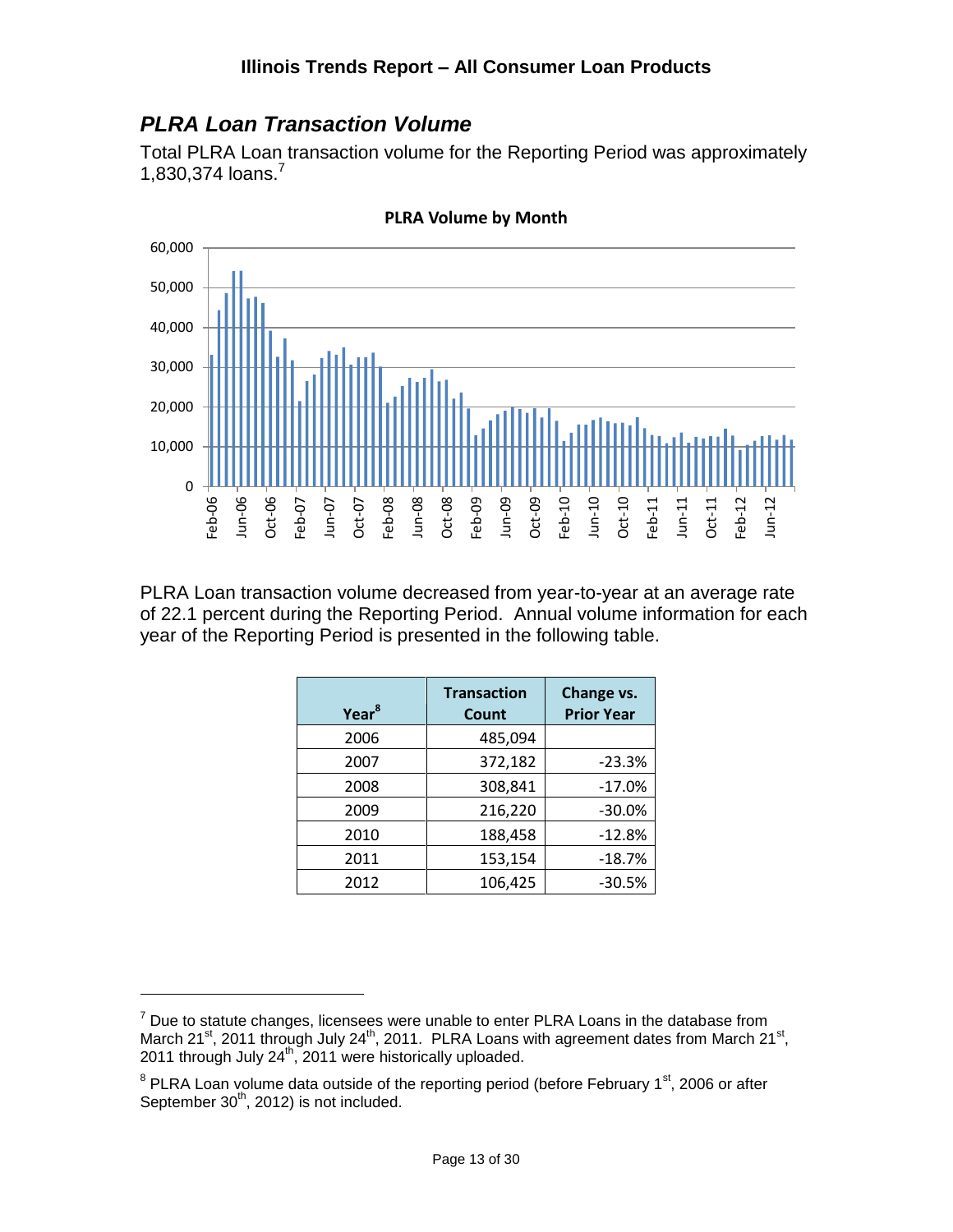## <span id="page-13-0"></span>*PLRA Average Term, Advance Amount, and Finance Charge*

The average term for PLRA Loans during the Reporting Period was 17.0 days.

As can be seen by the table below, more than 65% of consumers had a loan with a term between 13 to 20 days. However, the use of a loan product with a term of 21 to 30 days increased over the Reporting Period.

|      | % of Loans by Term Range |               |               |  |  |
|------|--------------------------|---------------|---------------|--|--|
| Year | 13 to 20 days            | 21 to 30 days | 30 to 45 days |  |  |
| 2006 | 87.0%                    | 12.5%         | 0.5%          |  |  |
| 2007 | 78.7%                    | 20.5%         | 0.8%          |  |  |
| 2008 | 75.2%                    | 23.7%         | 1.1%          |  |  |
| 2009 | 70.2%                    | 28.4%         | 1.4%          |  |  |
| 2010 | 69.5%                    | 29.1%         | 1.4%          |  |  |
| 2011 | 67.7%                    | 29.2%         | 3.2%          |  |  |
| 2012 | 68.3%                    | 30.3%         | 1.4%          |  |  |

The average PLRA Loan transaction during the Reporting Period was for an advance amount of approximately \$364.59 with total fees of \$56.06, or 15.38% of the average advance amount (\$15.38 per \$100.00 borrowed).

The average PLRA Loan total fee is calculated as an annual percentage rate (APR) of 330%.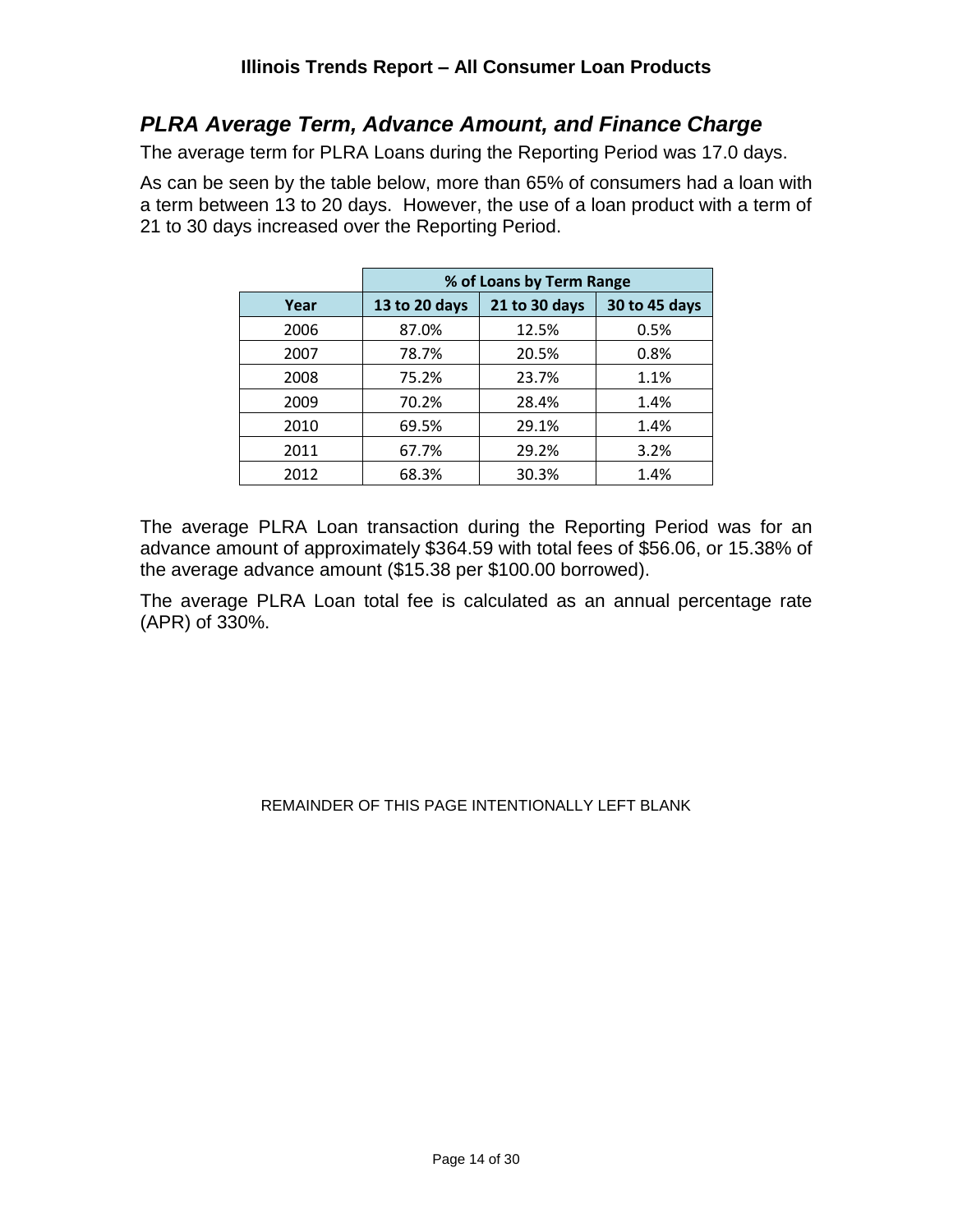# <span id="page-14-0"></span>*Declined Consumer Eligibility Checks*

Declined eligibility checks for PLRA Loans averaged approximately 26.6 percent of PLRA Loan transaction requests during the Reporting Period.<sup>9</sup>



**Declined Eligibility Checks % of PLRA Transaction Requests**

**Note: The cause of the abnormal increase in declined eligibility requests between March 2008 and September 2008 is due to multiple database events from a single licensee for a reason that may not be related to loan applications.**

**The increase in declined eligibility requests during the second half of 2009 is correlated to the implementation of Title Loan lending and the requirement for lenders to input data into the database.**

**Due to statute changes, licensees were unable to enter PLRA Loan declines in the database from March 21st, 2011 through July 24th, 2011.**

**The following tables represent data from all registered users other than that single licensee.**

 $9$  Assumes that declined consumer intended to open a loan. Total Transaction Requests represents the number of opened transactions plus the number of declined eligibility checks. Data includes multiple declined eligibility checks for the same consumer.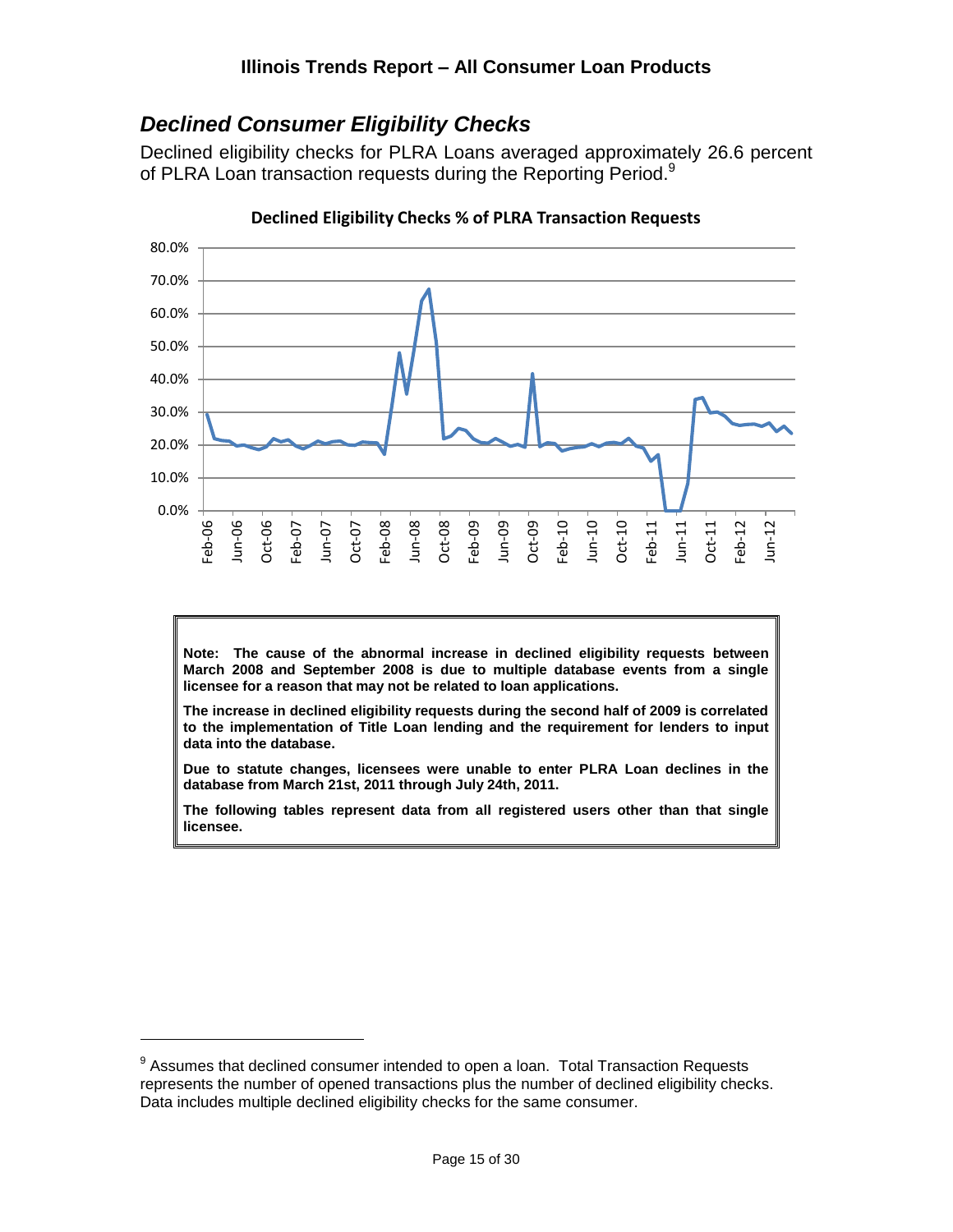# <span id="page-15-0"></span>*Ineligibility for a PLRA Loan*

The chart and table below provides annual information about the reasons for declined eligibility during the Reporting Period.

|      |                | <b>Restricted by</b> | <b>Restricted by</b>   |                    |                     |              |
|------|----------------|----------------------|------------------------|--------------------|---------------------|--------------|
|      | <b>Waiting</b> | Repayment            | <b>Consecutive</b>     | <b>Over Dollar</b> | <b>Two Open</b>     |              |
| Year | <b>Period</b>  | Plan                 | <b>Days in Product</b> | Limit              | <b>Transactions</b> | <b>Other</b> |
| 2006 | 0.31%          | 0.03%                | 77.13%                 | 14.91%             | 7.62%               | 0.00%        |
| 2007 | 0.26%          | 0.05%                | 78.13%                 | 17.32%             | 4.25%               | 0.00%        |
| 2008 | 0.49%          | 0.08%                | 81.45%                 | 13.99%             | 3.99%               | 0.00%        |
| 2009 | 0.77%          | 0.10%                | 64.94%                 | 22.94%             | 11.24%              | 0.00%        |
| 2010 | 1.12%          | 0.14%                | 84.46%                 | 11.68%             | 2.59%               | 0.00%        |
| 2011 | 6.45%          | 0.34%                | 48.69%                 | 15.05%             | 29.47%              | 0.00%        |
| 2012 | 9.31%          | 0.61%                | 40.92%                 | 15.64%             | 33.52%              | 0.00%        |

## **Percentage of Declined Eligibility Checks by Reason**

#### **Total Declined Eligibility Checks by Reason**

|      |                | <b>Restricted by</b> | <b>Restricted by</b>   |                    |                     |              |
|------|----------------|----------------------|------------------------|--------------------|---------------------|--------------|
|      | <b>Waiting</b> | Repayment            | <b>Consecutive</b>     | <b>Over Dollar</b> | <b>Two Open</b>     |              |
| Year | <b>Period</b>  | Plan                 | <b>Days in Product</b> | Limit              | <b>Transactions</b> | <b>Other</b> |
| 2006 | 400            | 44                   | 100,226                | 19,375             | 9,906               | 0            |
| 2007 | 223            | 40                   | 68,288                 | 15,138             | 3,719               | $\Omega$     |
| 2008 | <b>278</b>     | 46                   | 46,516                 | 7,990              | 2,278               | 0            |
| 2009 | 340            | 46                   | 28,549                 | 10,084             | 4,940               | 0            |
| 2010 | 330            | 41                   | 24,879                 | 3,441              | 764                 | $\Omega$     |
| 2011 | 1,824          | 96                   | 13,775                 | 4,259              | 8,338               | $\mathbf 0$  |
| 2012 | 2,961          | 195                  | 13,015                 | 4,974              | 10,662              | $\Omega$     |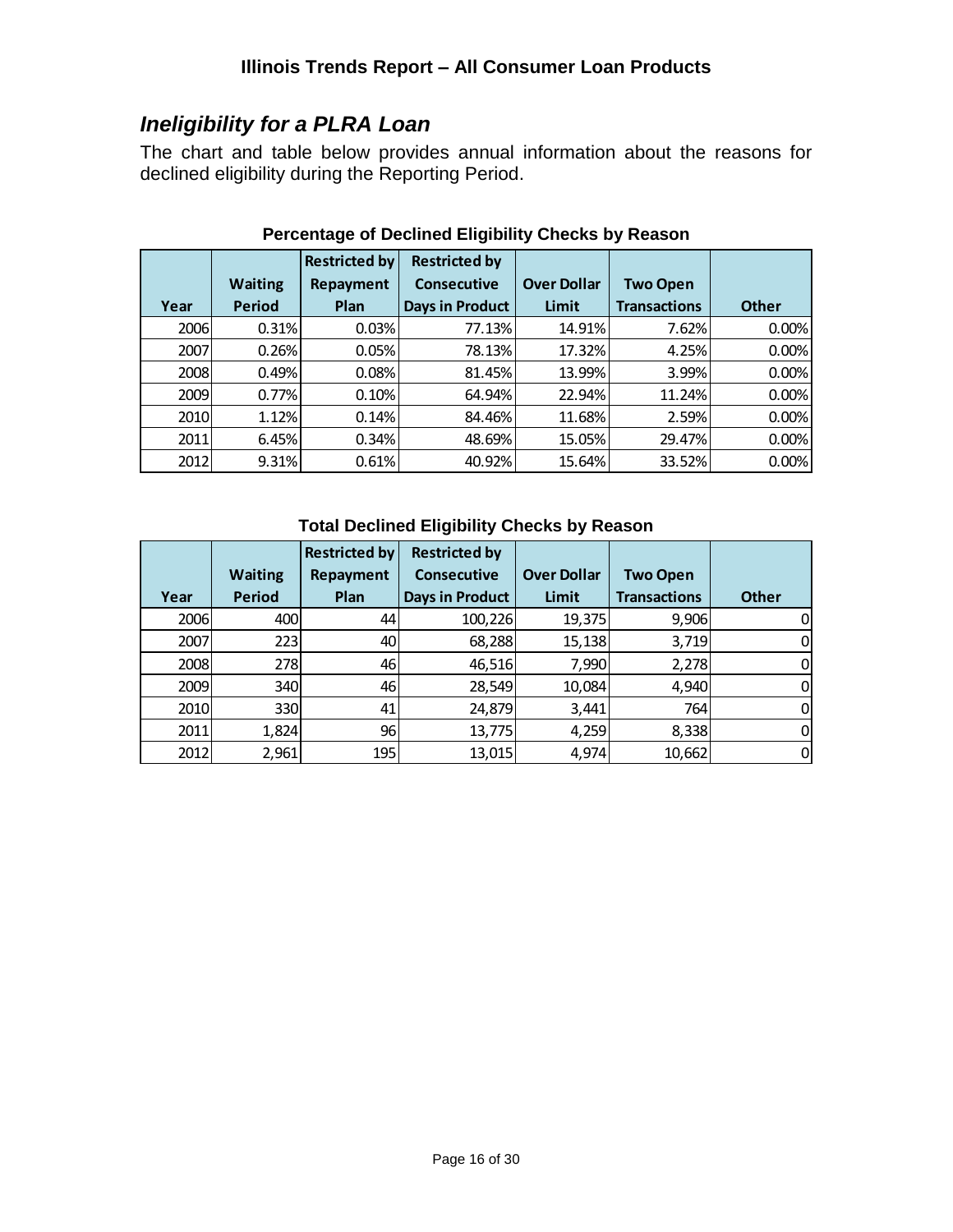## <span id="page-16-0"></span>*Declined Eligibility due to Waiting Period Restrictions*

Approximately 6,356 consumers were denied eligibility for a PLRA Loan during the Reporting Period because of the waiting period restrictions. These 6,356 declined eligibility requests represent approximately 1.6% of the 407,980 declined eligibility requests for the same period.

## <span id="page-16-1"></span>*Declined Eligibility due to Over Dollar Limit*

Approximately 65,261 requests for a PLRA Loan were declined during the Reporting Period due to exceeding allowable outstanding dollar limits. These 65,261 declined eligibility requests represent approximately 16.0% of the 407,980 declined eligibility requests for the same period.

# <span id="page-16-2"></span>*Declined Eligibility due to Two Open Transactions*

Approximately 40,607 requests for a PLRA Loan were declined during the Reporting Period due to limits on the number of outstanding transactions. These 40,607 declined eligibility requests represent approximately 10.0% of the 407,980 declined eligibility requests for the same period.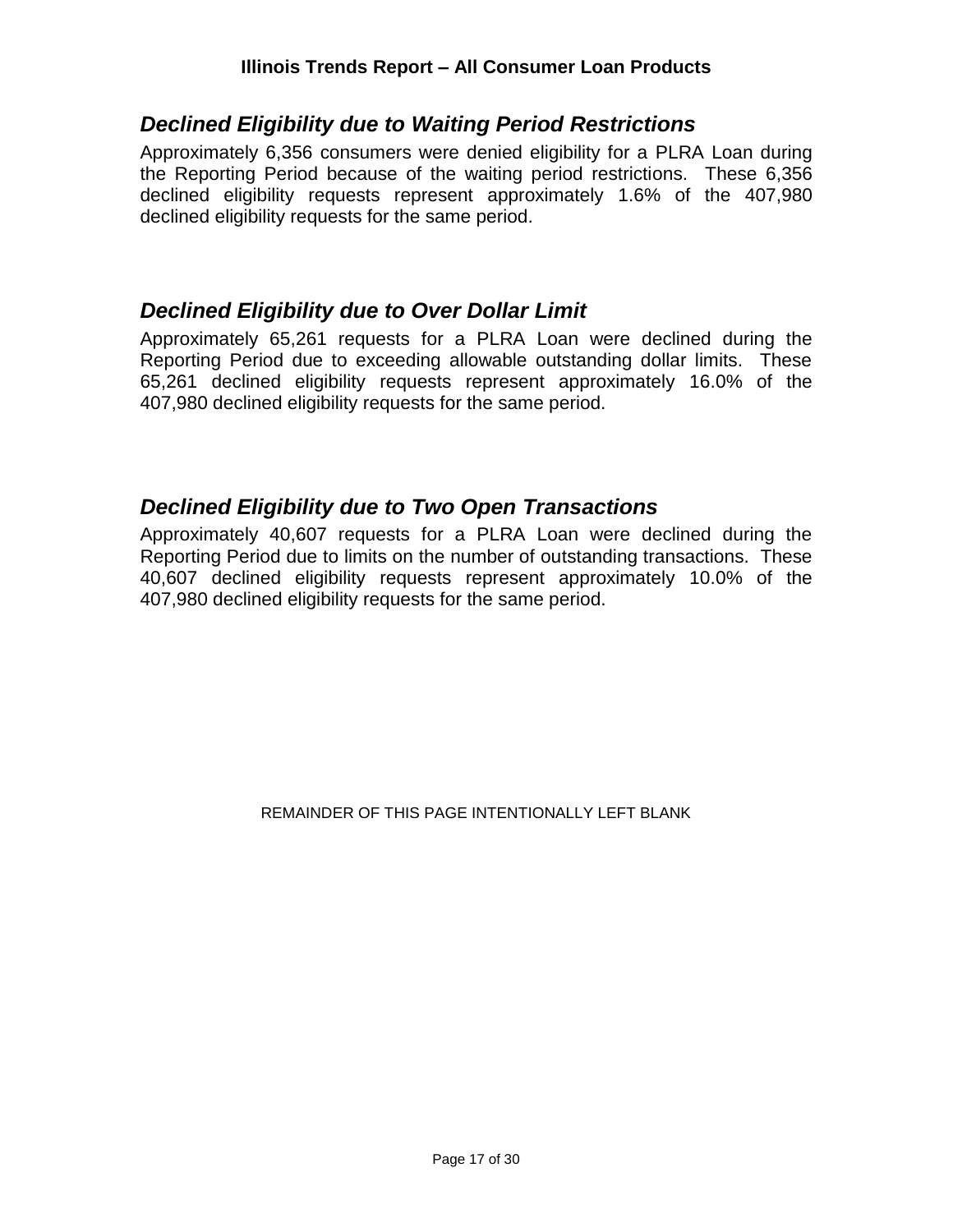# <span id="page-17-0"></span>*Repayment Plans*

The total number of PLRA Loan repayment plans registered during the Reporting Period was approximately 15,973, representing approximately 0.87% of the total PLRA Loan transactions conducted during the Reporting Period.



#### **Repayment Plan Volume by Year (Feb 2006 through Sept 2012)**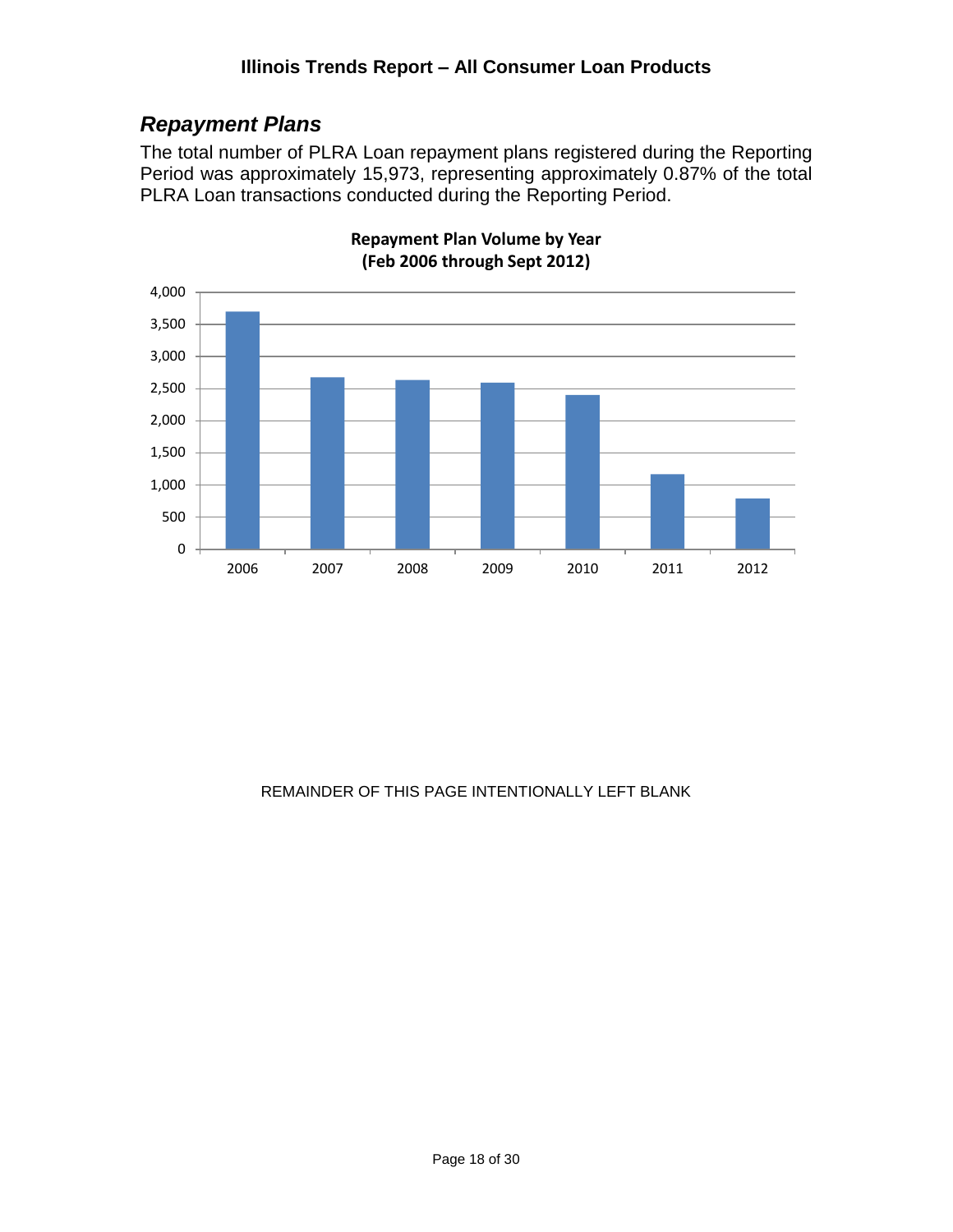## <span id="page-18-0"></span>**Installment Payday Loans**

## <span id="page-18-1"></span>*Installment Payday Loan Consumers*

During the period March 2011 through September 2012 ("Reporting Period"), 256,165 Installment Payday Loan consumers took out 654,449 Installment Payday Loans, or an average of 2.6 loans per consumer.<sup>10</sup>

The number of Installment Payday Loan consumers (unique borrowers) in the Reporting Period is as follows:



**Unique IPL Consumers per Month**

The average monthly gross income of Illinois Installment Payday Loan consumers during the Reporting Period was \$2,744.66, or \$32,936 per year.

For the Reporting Period:

- Approximately 56% of Installment Payday Loan consumers earn \$30,000 or less per year.
- Approximately 18% of Installment Payday Loan consumers earn more than \$50,000 per year.
- Approximately 5%, of Installment Payday Loan consumers earn more than \$75,000 per year.

 $10$  Installment Payday Loans with agreement dates prior to July 25<sup>th</sup>, 2011 were historically uploaded.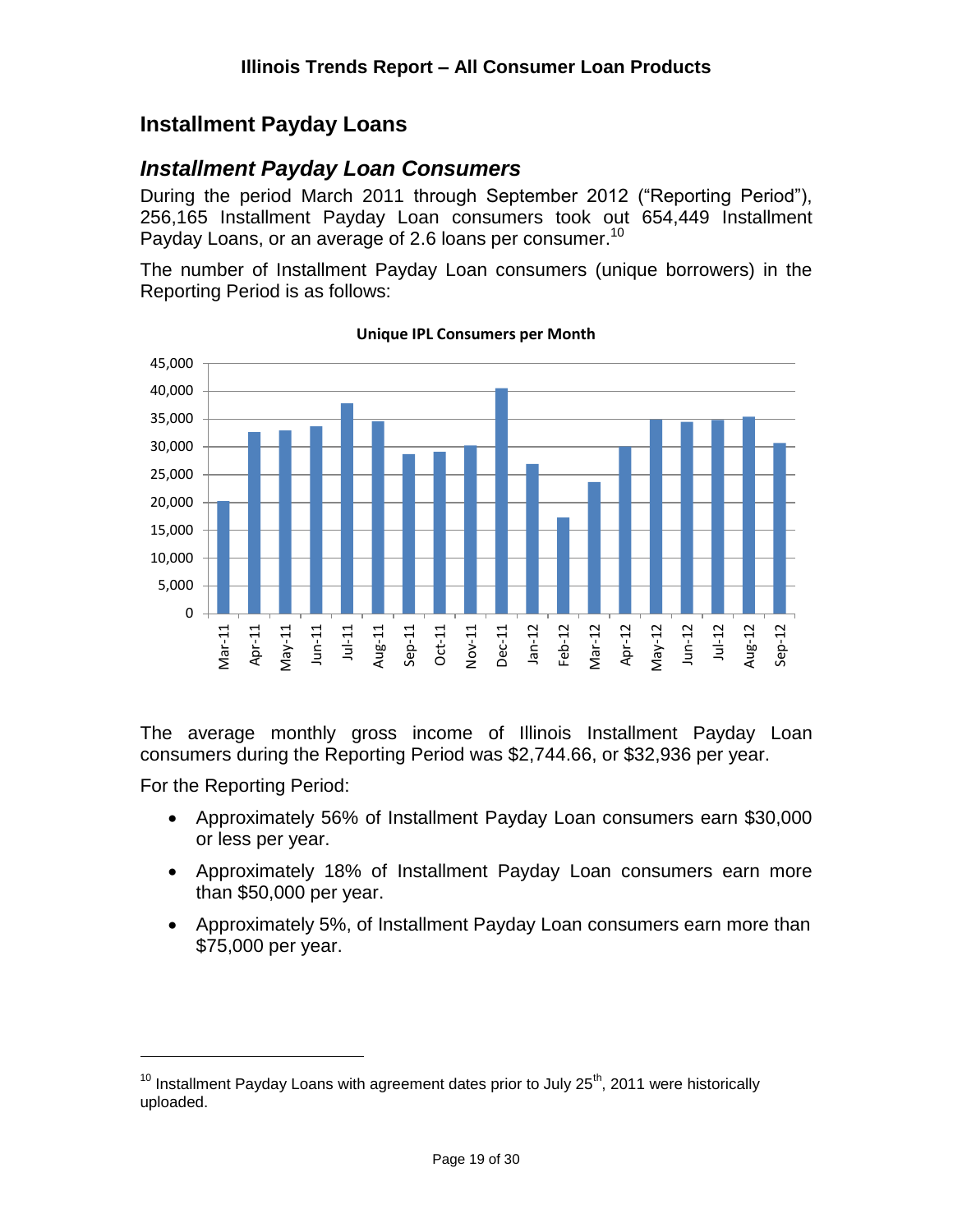## <span id="page-19-0"></span>*Installment Payday Loan Transaction Volume*

Total Installment Payday Loan volume for the Reporting Period was approximately 654,449 loans.<sup>11</sup>



**IPL Volume by Month**

#### REMAINDER OF THIS PAGE INTENTIONALLY LEFT BLANK

 $11$  Installment Payday Loans with agreement dates prior to July 25<sup>th</sup>, 2011 were historically uploaded.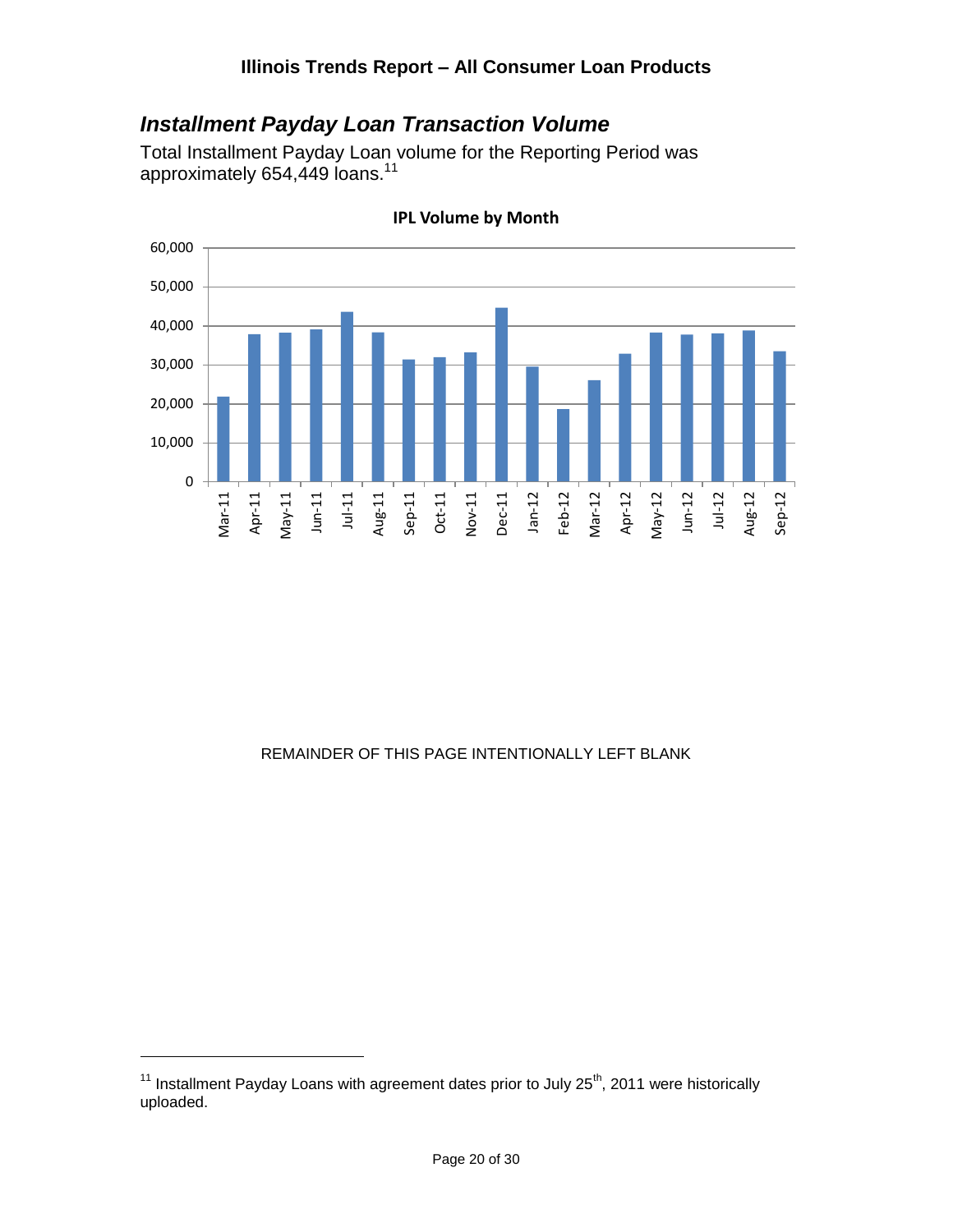## <span id="page-20-0"></span>*IPL Average Term, Advance Amount, and Finance Charge*

The average term for Installment Payday Loans during the Reporting Period was 162.6 days.

As can be seen in the table below, the majority of consumers had a loan with a term between 160 to 180 days.

|      | % of Loans by Term Range |                 |                 |  |  |
|------|--------------------------|-----------------|-----------------|--|--|
| Year | 112 to 140 days          | 140 to 160 days | 160 to 180 days |  |  |
| 2011 | 11.0%                    | 13.5%           | 75.5%           |  |  |
| 2012 | 13.5%                    | 14.2%           | 72.4%           |  |  |

The average Installment Payday Loan during the Reporting Period was for an advance amount of approximately \$614.04 with total fees of \$640.12.

The average Installment Payday Loan total fee is calculated as an annual percentage rate (APR) of 234%.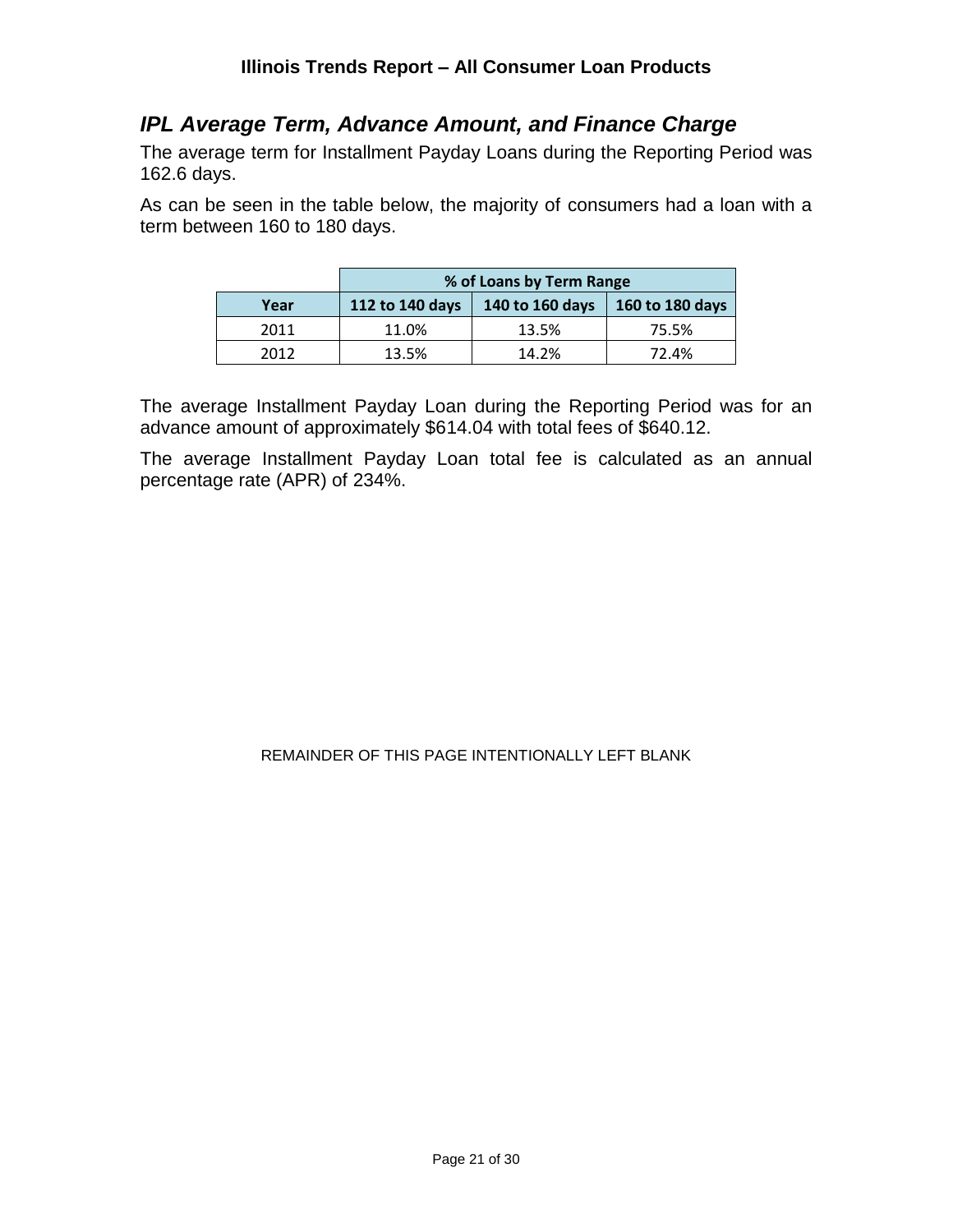# <span id="page-21-0"></span>*Declined Consumer Eligibility Checks*

Declined eligibility checks for Installment Payday Loans averaged approximately 36.6 percent of Installment Payday Loan transaction requests during the Reporting Period.<sup>12</sup>



**Declined Eligibility Checks % of IPL Transaction Requests**

#### REMAINDER OF THIS PAGE INTENTIONALLY LEFT BLANK

 $12$  Assumes that declined consumer intended to open a loan. Total Transaction Requests represents the number of opened transactions plus the number of declined eligibility checks. Data includes multiple declined eligibility checks for the same consumer.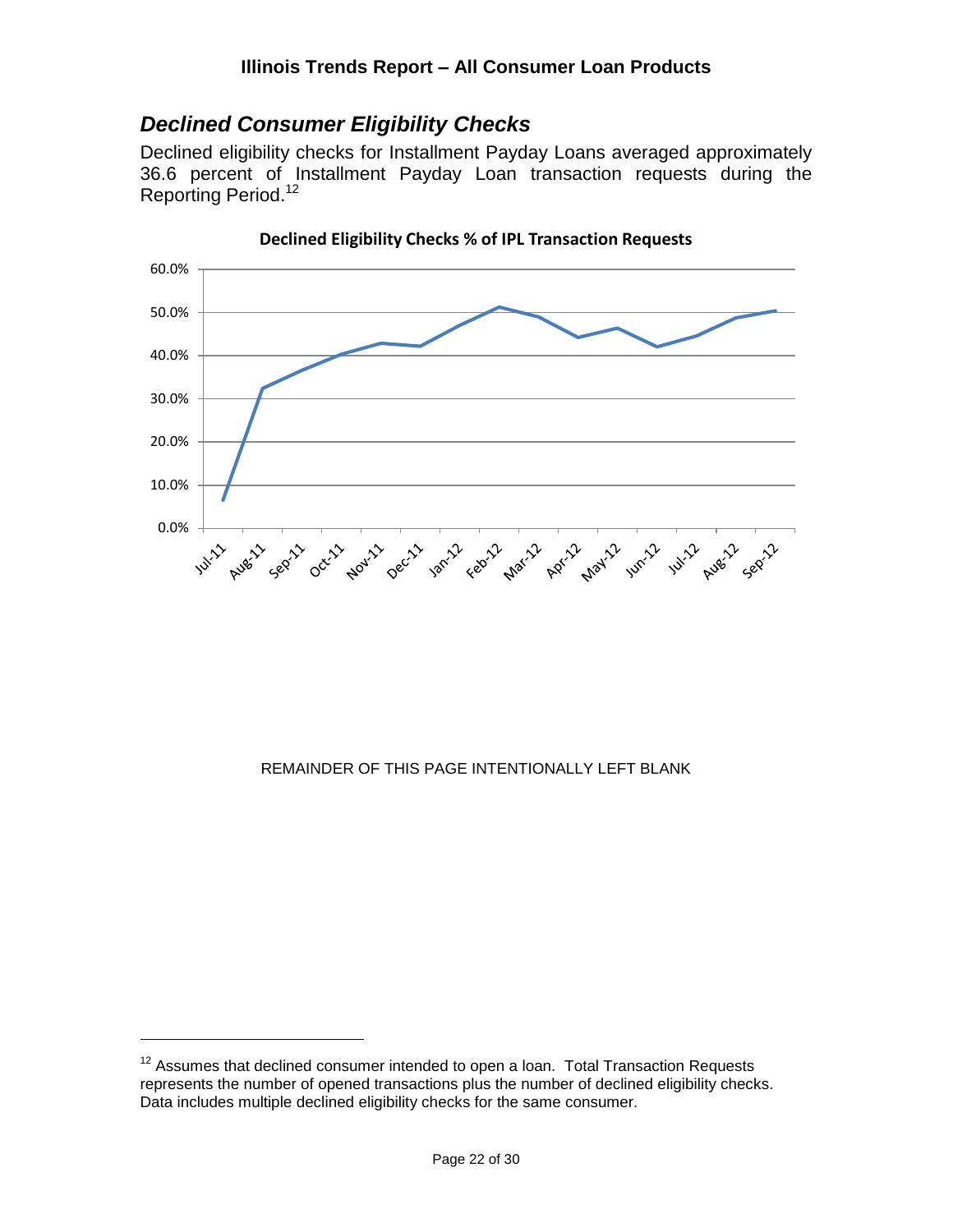# <span id="page-22-0"></span>*Ineligibility for an Installment Payday Loan*

During the Reporting Period the largest percentage of declined eligibility requests are based on exceeding the limit for consecutive days in the product (45%). The chart and table below provides annual information about the reasons for declined eligibility during the Reporting Period.

| Year | <b>Waiting</b><br><b>Period</b> | <b>Restricted by</b><br>Repayment<br>Plan | <b>Restricted by</b><br><b>Consecutive</b><br>Days in Product | <b>Over Dollar</b><br>Limit | <b>Two Open</b><br><b>Transactions</b> | <b>Other</b> |
|------|---------------------------------|-------------------------------------------|---------------------------------------------------------------|-----------------------------|----------------------------------------|--------------|
| 2011 | 6.54%                           | 0.53%                                     | 38.41%                                                        | 27.50%                      | 27.03%                                 | 0.00%        |
| 2012 | 5.23%                           | 0.56%                                     | 47.25%                                                        | 19.82%                      | 27.13%                                 | 0.00%        |

#### **Percentage of Declined Eligibility Checks by Reason**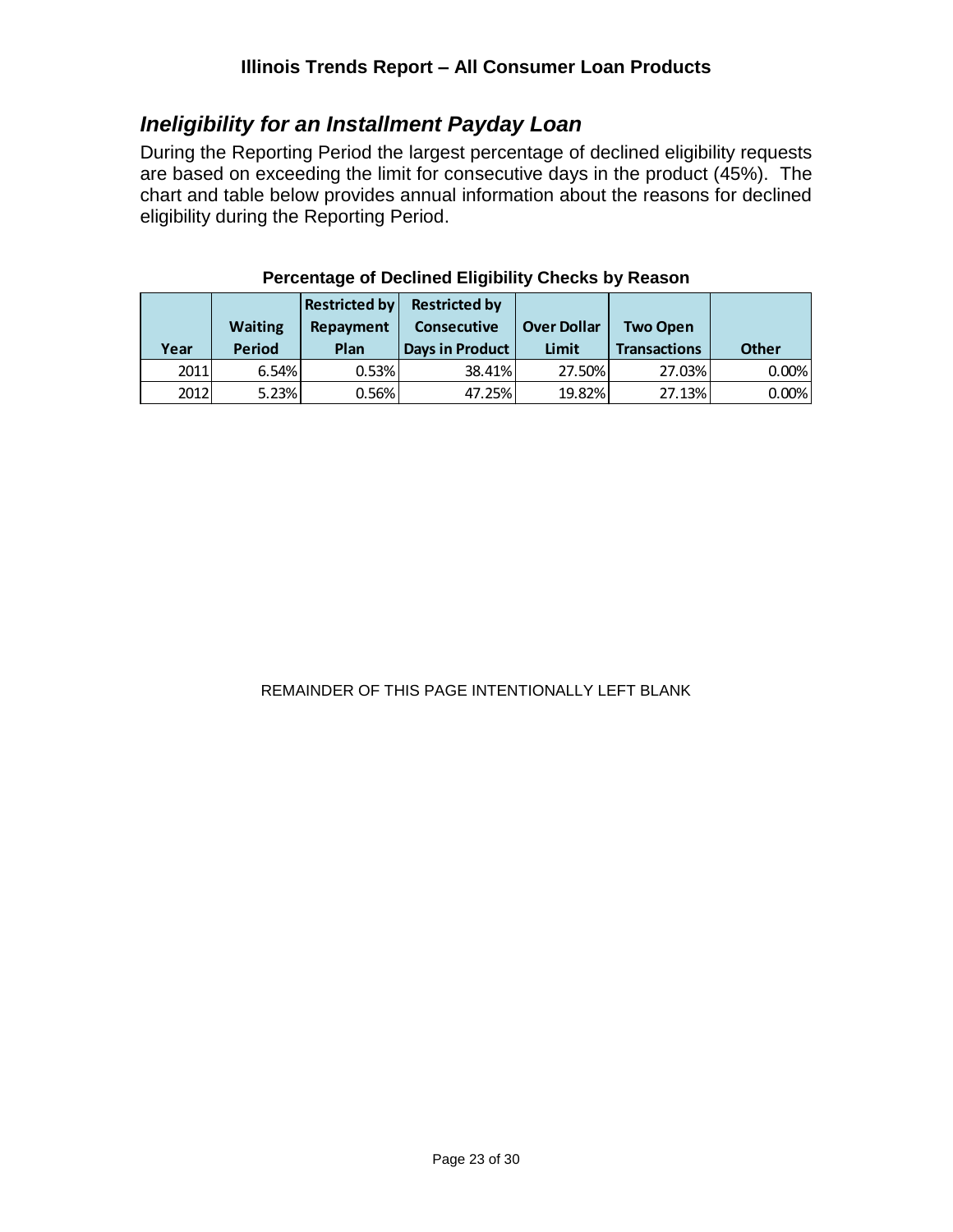#### **Illinois Trends Report – All Consumer Loan Products**

### <span id="page-23-0"></span>*Declined Eligibility due to Waiting Period Restrictions*

Approximately 21,344 consumers were denied eligibility for an Installment Payday Loan during the Reporting Period because of waiting period restrictions. These 21,344 declined eligibility requests represent approximately 5.6% of the 378,469 declined eligibility requests for the same period.

## <span id="page-23-1"></span>*Declined Eligibility due to Over Dollar Limit*

Approximately 84,147 requests for an Installment Payday Loan were declined during the Reporting Period due to exceeding allowable outstanding dollar limits. These 84,147 declined eligibility requests represent approximately 22.2% of the 378,469 declined eligibility requests for the same period.

## <span id="page-23-2"></span>*Declined Eligibility due to Two Open Transactions*

Approximately 102,561 requests for an Installment Payday Loan were declined during the Reporting Period due to limits on the number of outstanding transactions. These 102,561 declined eligibility requests represent approximately 27.1% of the 378,469 declined eligibility requests for the same period.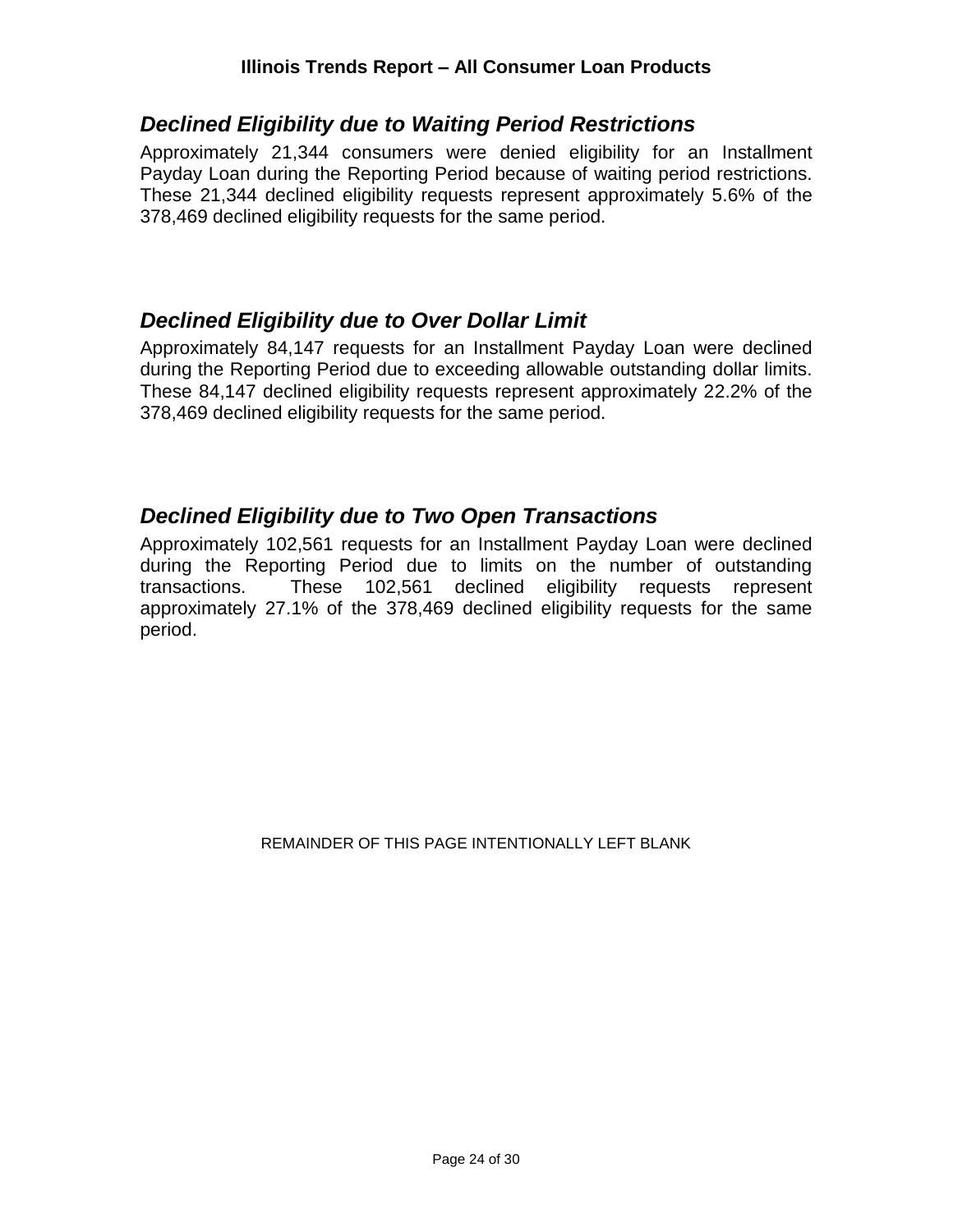# <span id="page-24-0"></span>**Title Loans**

# <span id="page-24-1"></span>*Title Loan Consumers*

During the period April 2009 through September 2012 ("Reporting Period"), 189,928 Title Loan consumers took out 302,142 Title Loans, or an average of 1.6 loans per consumer.<sup>13</sup>

The number of Title Loan consumers (unique borrowers) in the Reporting Period is as follows:



**Unique Title Loan Consumers per Year (Apr 2009 through Sept 2012)**

The average monthly gross income of Illinois Title Loan consumers during the Reporting Period was \$2,044.23, or \$24,530.76 per year.

For the Reporting Period:

- Approximately 75% of Title Loan consumers earn \$30,000 or less per year.
- Approximately 8% of Title Loan consumers earn more than \$50,000 per year.
- Approximately 3%, of Title Loan consumers earn more than \$75,000 per year.

 $13$  Title Loans with agreement dates prior to October  $1<sup>st</sup>$ , 2009 were historically uploaded.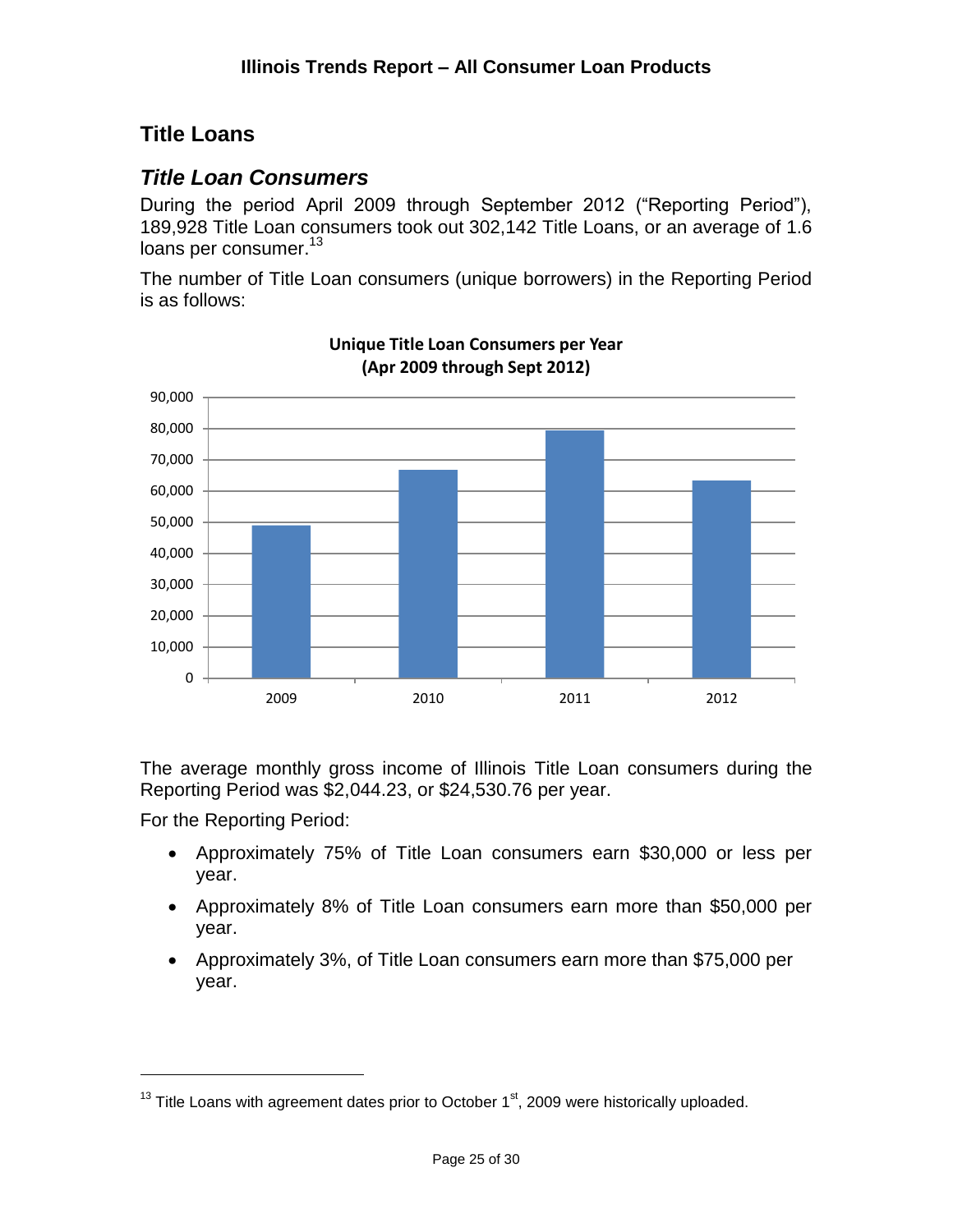# <span id="page-25-0"></span>*Title Loan Transaction Volume*

Total Title Loan volume for the Reporting Period was approximately 302,142 loans.<sup>14</sup>



**Title Loan Volume by Month**

#### REMAINDER OF THIS PAGE INTENTIONALLY LEFT BLANK

 $14$  Title Loans with agreement dates prior to October  $1<sup>st</sup>$ , 2009 were historically uploaded.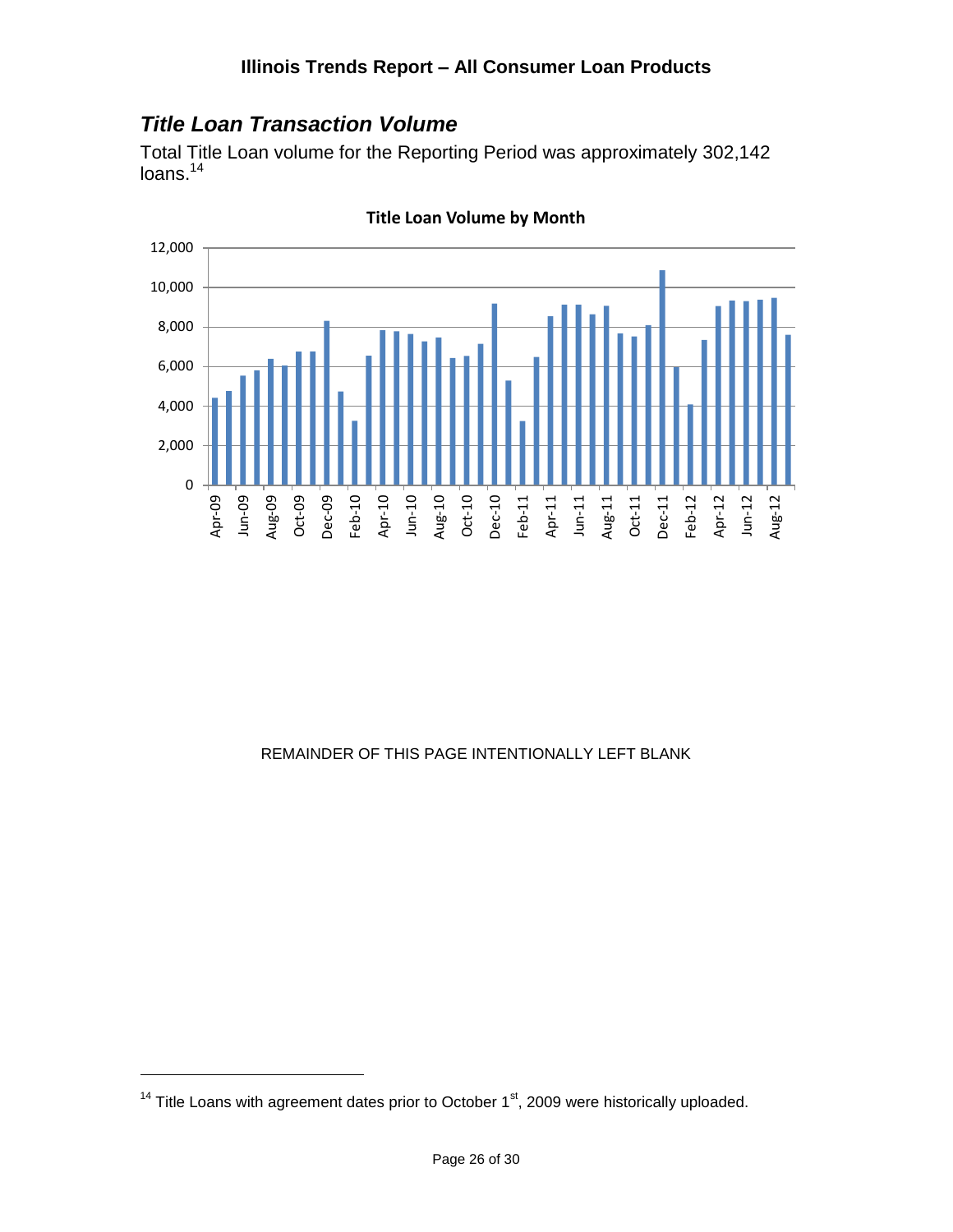# *Title Loan Transaction Volume (continued)*

Title Loan transaction volume increased from year-to-year at an average rate of 13.4 percent during the Reporting Period. Annual volume information for each year of the Reporting Period is presented in the following table.

| Year <sup>15</sup> | <b>Title Loan</b><br>Count | Change vs.<br><b>Prior Year</b> |
|--------------------|----------------------------|---------------------------------|
| 2009               | 54,841                     |                                 |
| 2010               | 81,909                     | 49.4%                           |
| 2011               | 93,784                     | 14.5%                           |
| 2012               | 71,608                     | $-23.6%$                        |

#### REMAINDER OF THIS PAGE INTENTIONALLY LEFT BLANK

<sup>&</sup>lt;sup>15</sup> Annual data does not include Title Loans opened before April 1<sup>st</sup>, 2009 or after September 30<sup>th</sup>, 2012. Title Loans opened before October 1<sup>st</sup>, 2009 were historically uploaded.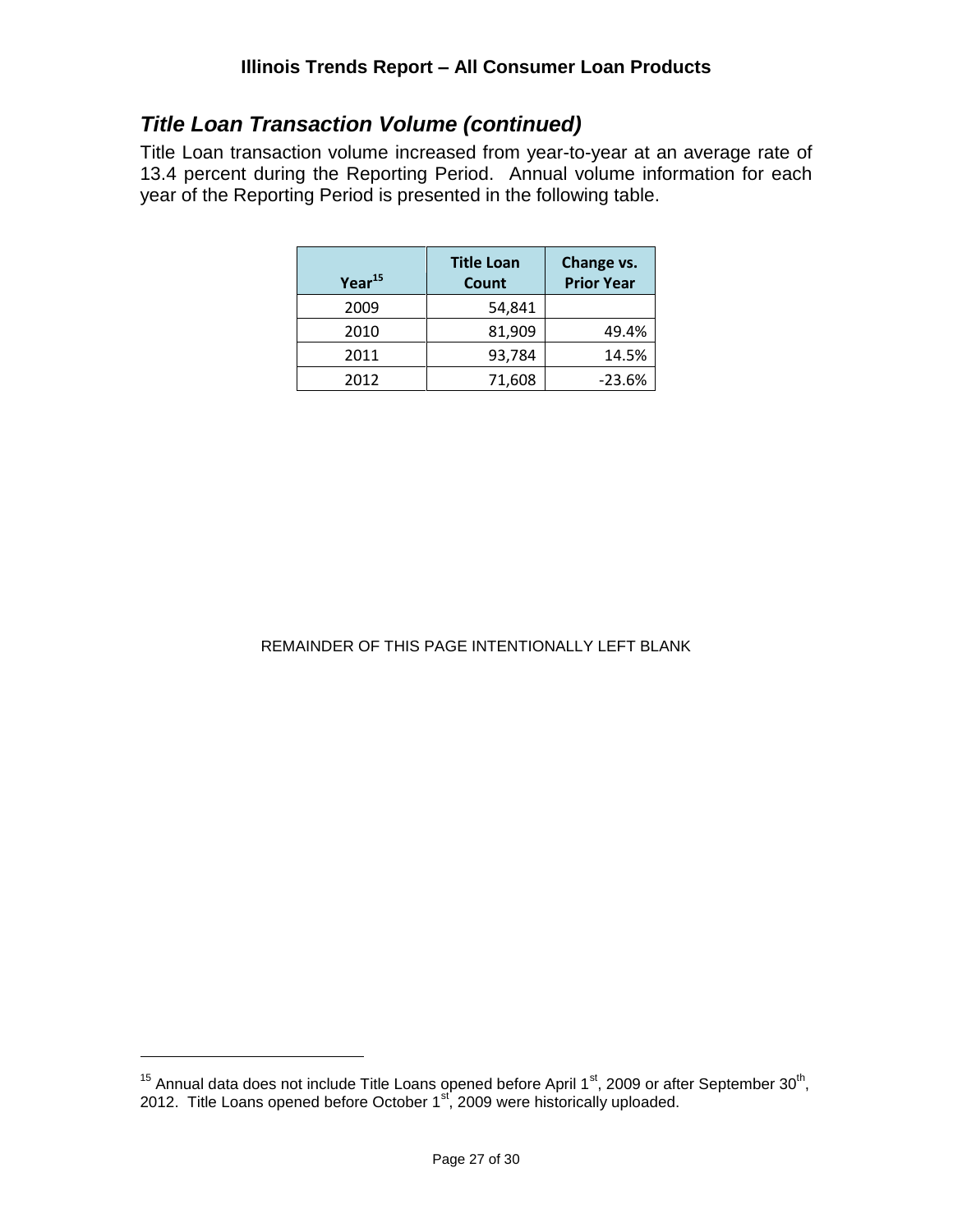# <span id="page-27-0"></span>*Title Loan Average Term, Advance Amount, and Finance Charge*

The average term for Title Loans during the Reporting Period was 391.9 days.

|      | % of Loans by Term Range |                 |              |
|------|--------------------------|-----------------|--------------|
| Year | 1 to 360 days            | 360 to 720 days | $720 + days$ |
| 2009 | 33.6%                    | 58.3%           | 8.1%         |
| 2010 | 40.5%                    | 49.8%           | 9.7%         |
| 2011 | 22.2%                    | 50.1%           | 27.7%        |
| 2012 | 18.6%                    | 41.8%           | 39.6%        |

The average Title Loan during the Reporting Period was for an advance amount of approximately \$893.44 with total fees of \$2,030.10.

The average Title Loan total fee is calculated as an annual percentage rate (APR) of 212%.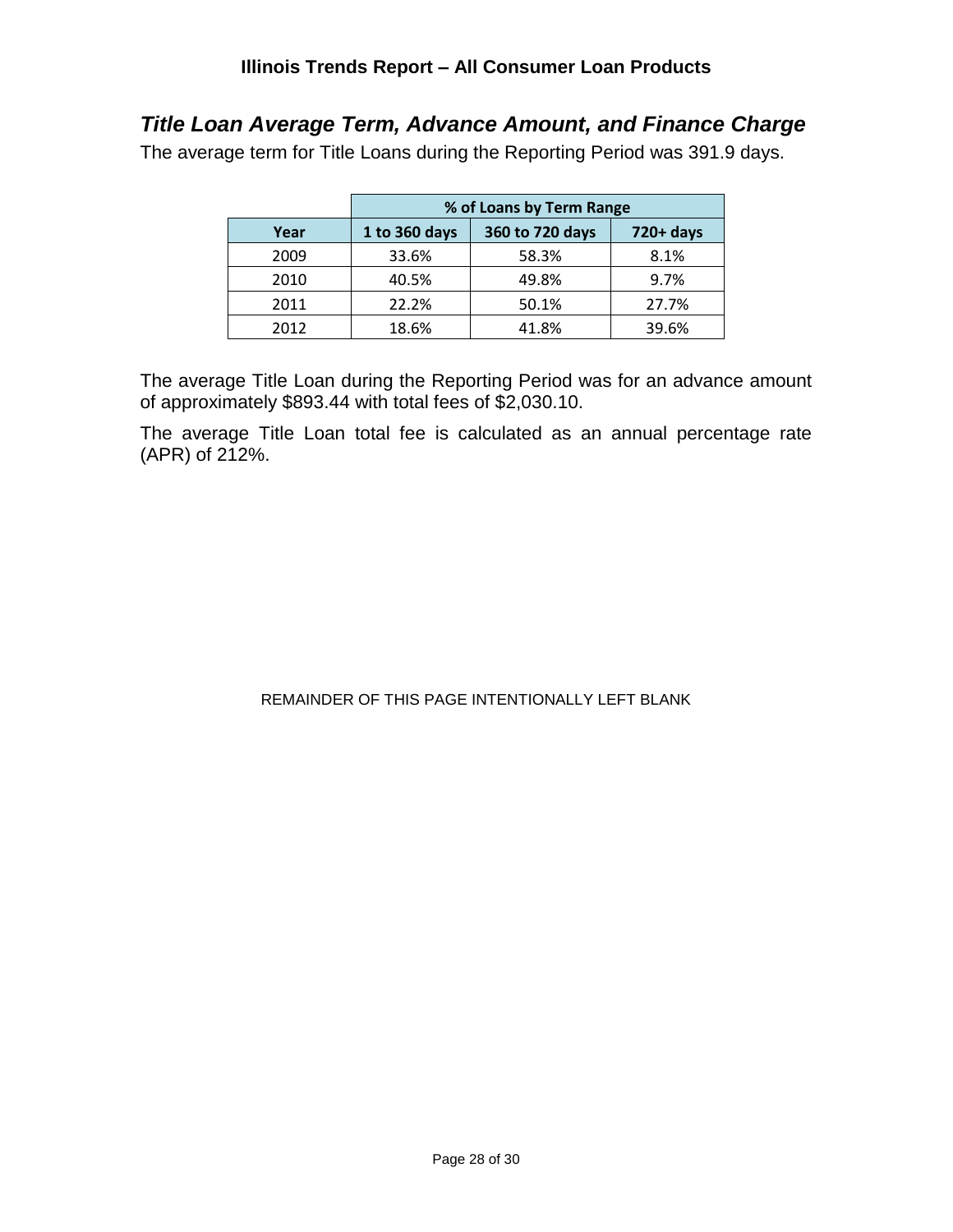# <span id="page-28-0"></span>*Small Consumer* **Loans**

## <span id="page-28-1"></span>*Small Consumer Loan Consumers*

During the period March 2011 through September 2012 ("Reporting Period"), 191,420 Small Consumer Loan consumers took out 653,263 Small Consumer Loans, or an average of 3.4 loans per consumer.<sup>16</sup>

The number of Small Consumer Loan consumers (unique borrowers) in the Reporting Period is as follows:



**Unique SCL Consumers per Month**

The average monthly gross income of Illinois Small Consumer Loan consumers during the Reporting Period was \$2,144.85, or \$25,738.20 per year.

For the Reporting Period:

- Approximately 72% of Small Consumer Loan consumers earn \$30,000 or less per year.
- Approximately 11% of Small Consumer Loan consumers earn more than \$50,000 per year.
- Approximately 3%, of Small Consumer Loan consumers earn more than \$75,000 per year.

<sup>&</sup>lt;sup>16</sup> Some consumers for July, August, and September of 2012 may be missing because lenders have up to 90 days to upload Small Consumer Loans.